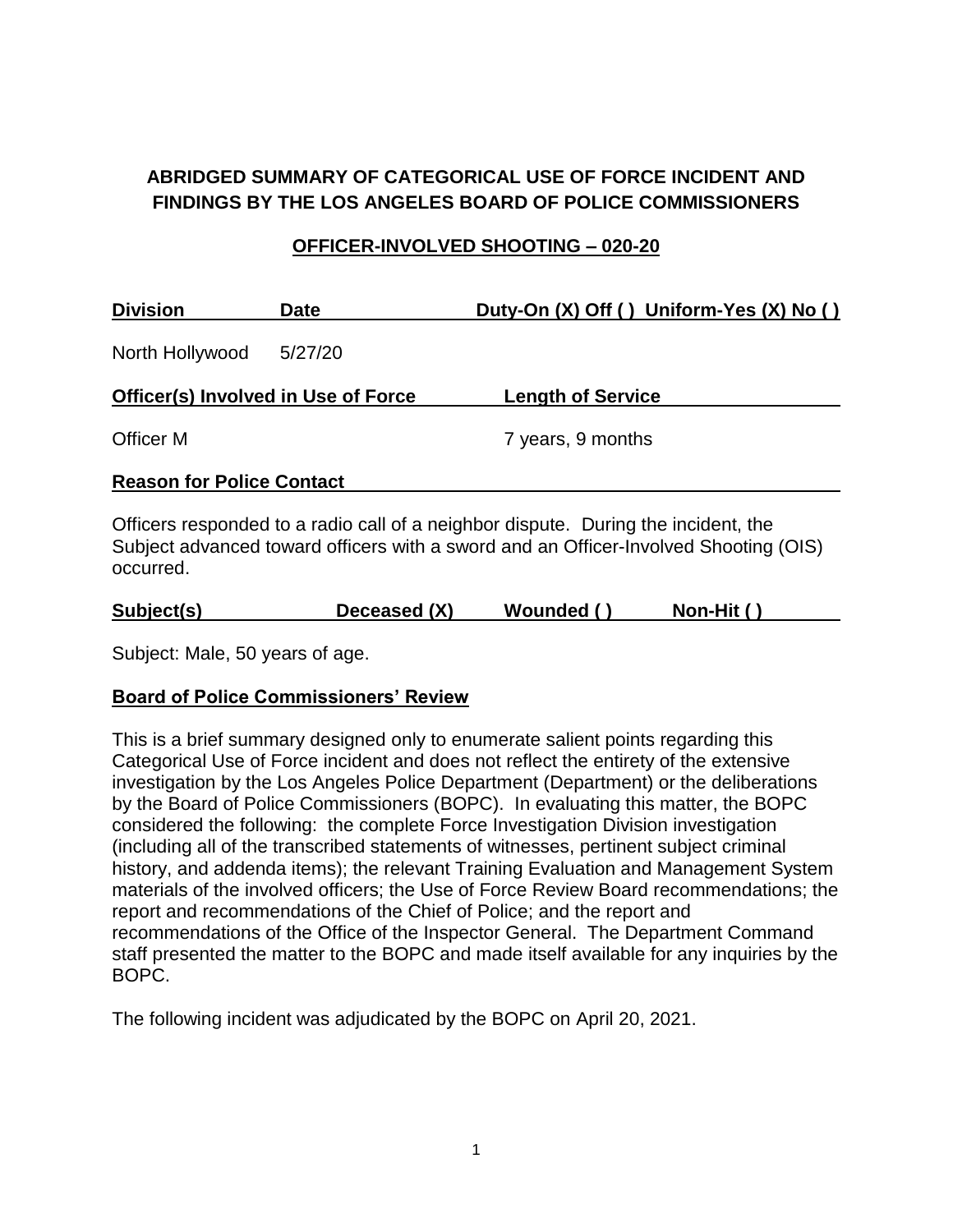### **Incident Summary**

On May 27, 2020, Officers A and B were assigned to patrol duties. Officer B was the driver of a marked black and white police Sport Utility Vehicle (SUV) equipped with ballistic door panels and a Digital In-Car Video System (DICVS).

Officers A and B had worked together approximately four to five times before this incident. According to the officers, they had various tactics discussions regarding how to conduct traffic stops, foot pursuits, type of equipment worn, cover and contact roles, and radio broadcast responsibilities.

The incident began at approximately 1040 hours, when Communications Division (CD) received a call from Witness A reporting a male neighbor, under the influence of narcotics, had damaged the side view mirror to her husband's (Witness B's) vehicle. According to Witness A, the male (the Subject), was armed with a stick. According to Witness A, the Subject claimed to be a police officer and was displaying a badge attached to his waistband.

At 1044 hours, CD broadcast, "Any North Hollywood unit, neighbor dispute. Suspect is a male […] wearing a cap, blue/grey shirt, khaki shorts and sandals." At 1050 hours, CD assigned the radio call to Officers A and B.

At approximately 1135 hours, Officers A and B arrived in the area, parked their vehicle south of Witness A's residence and waited outside for her to meet them. A short time later, Witness B exited his residence and approached the officers. Witness B stated to Officer B that the Subject had damaged the driver's side mirror of his vehicle with a stick. When Witness B confronted him, the Subject claimed he was a police officer and displayed a badge attached to his waistband.

During their conversation, which lasted approximately 17 minutes, the officers listened to Witness B's concerns and learned about the Subject's behavior. Officer B asked if the Subject was known to have any firearms inside his residence and Witness B replied he did not know. However, Witness C, a neighbor who later joined the group, provided the officers with second-hand information that the Subject pointed a firearm at a nearby neighbor several weeks prior. Witness C pointed out the Subject's residence and indicated he lived in the back house. Witness B believed the Subject was possibly suffering from mental illness and therefore did not wish to press charges, but wanted the conflict resolved. The officers provided Witnesses B and C with dispute resolution options and how to obtain a restraining order from the court. Based on the information they were provided, Officers A and B decided to contact the Subject to resolve the neighbor dispute.

At approximately 1154 hours, Officers A and B approached the Subject's residence and attempted to locate the address numbers, without success. Officer B then conducted a wants and warrants inquiry, and a Department of Motor Vehicle check on two vehicles,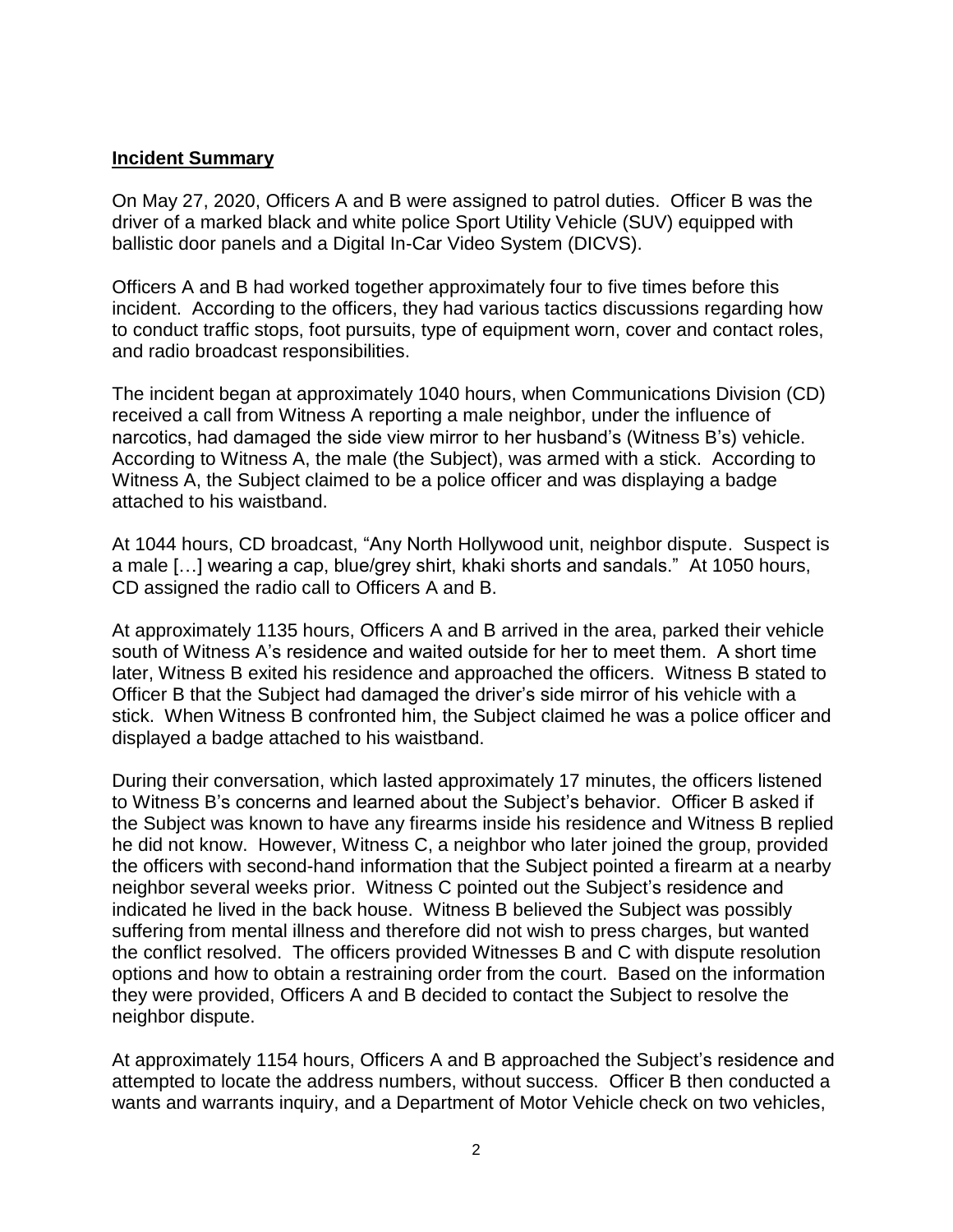parked directly in front of the Subject's residence. Both vehicles were registered to the Subject, but with a different address.

At approximately 1158 hours, Officers A and B approached the front of the residence and knocked on the door but received no answer. They then decided to check the rear residence.

At 1200:12 hours, Officer A updated the officers' location with CD.

Based on BWV, the officers walked toward the backyard through the south side of the residence. Officer B was the lead officer and approached the rear house. The back house had a sliding glass patio door with a white sheet covering the entrance. Officer B immediately announced themselves stating, "Hello, LAPD is anyone home?" In response to the officer's announcement, the Subject's voice can be heard from within the house. Initially, the Subject's voice was unintelligible, but as he gets louder and closer to the doorway, he could be heard yelling, "I'm here to fight, I'm ready to die! Do you have a problem with that?" Officer B responded, "No, No problems." The Subject yelled, "You want to fight with me!" Officer B attempted to deescalate the situation and stated, "No we don't want to fight I just want to talk for a minute."

At 1201:34 hours, the Subject slammed open the sliding glass patio door abruptly and aggressively and exited the residence with a large bladed sword in his right hand wearing a camouflage color cloth on his head, a blue shirt, green shorts, and sandals. the Subject yelled at the officers, "Shoot me, shoot me [expletive], shoot me!"

Officers A and B, in response to the deadly threat, unholstered their pistols and immediately redeployed away, with the Subject chasing after them. The officers redeployed to the front of the residence the same way they had entered the backyard. Officer B was the lead officer, and as he/she was running through the side yard, broadcast the following, "we need a backup, 415 man with a knife."

The Subject chased Officers A and B armed with the sword while throwing metal items at them. The officers continued backing away from the Subject, increased their distance from him while taking cover, and attempted to deescalate the situation by telling the Subject to drop the sword. Between the times of 1201:57 to 1203:33 hours, the officers verbalized 19 times with him to disarm, but the Subject did not do so.

At 1202:08 hours, Officer A upgraded the officers' backup request to an "officer needs help" call. While the officers waited for additional units to arrive, the Subject returned toward his residence and was out of their view when the Air Unit arrived overhead. At 1204 hours, Officers C and D, Air Support Division, arrived overhead. Once additional units began arriving in the area Tactical Flight Officer (TFO) Officer C directed officers and established a perimeter.

As a result of the "help" call, numerous officers and supervisors responded.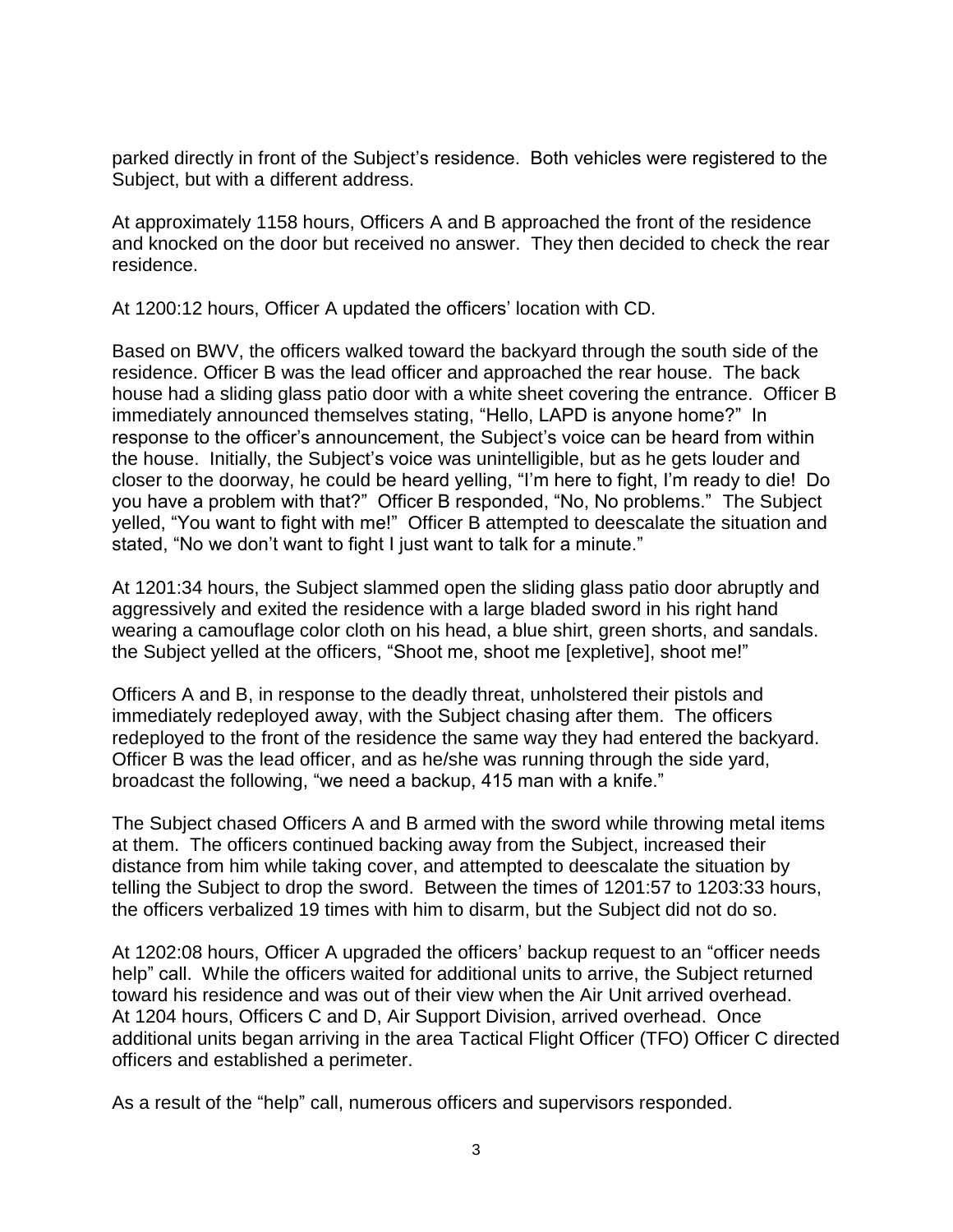At approximately 1205 hours, Officers O and P arrived on scene and met with Officer A, who advised that the Subject was armed with a sword and had walked back toward his residence.

During this time, Officer E arrived. Officer E met with Officer A and assisted Officer A with radio broadcasts and maintaining a line of communication between the Air Unit and the officers on scene. Officer E broadcast that the Subject was armed with a sword and was wanted for ADW (Assault with a Deadly Weapon) on police officers. As additional officers arrived, they brought several less-lethal force options with them, which included beanbag shotguns and 40mm Less-Lethal Launchers (LLL) and positioned themselves behind several parked vehicles for cover.

At 1206 hours, Sergeant A was the first supervisor to arrive on scene. He/she immediately met with Officers A and E and was advised that the Subject had returned to his residence. During this time Sergeant A remembered the prior mentioned ADW incident that occurred on April 25<sup>th</sup> because he/she had responded to it and asked the group of officers if this was the same Subject. Officer N confirmed it was. Sergeant A requested an officer with a rifle and immediately directed all officers to don their helmets and take cover behind the police vehicles' ballistic doors. As this was occurring, Sergeant B arrived and was walking toward the front line of officers when he/she was stopped by Sergeant A and informed that the Subject was wanted for an ADW on a police officer and was possibly armed with an assault rifle based on the prior incident. Sergeant A advised Sergeant B to don his/her helmet.

At approximately 1209 hours, Sergeant A directed officers to relieve Officers A and B of their positions so he/she could meet with them to get further details about the incident. Officer B explained to Sergeant A that they responded to a radio call of a neighbor dispute regarding the Subject damaging Witness B's vehicle, they then went to the Subject's residence to meet with him. The Subject exited with a sword and chased them out onto the street.

While Sergeant A was meeting with the officers, Sergeant B was assessing the situation. Sergeant B met with Sergeant A and advised him/her of several observations and tactical concerns. They discussed possibly evacuating the front residence since the Subject was believed to live in the back house and evacuate a near-by elementary school. They also discussed and addressed crossfire concerns because officers were positioned to the north. In addition, they discussed the possibility of the situation becoming a barricaded suspect incident. Another concern was the large number of officers and the number of officers with rifles staging. Lastly, they wanted to ensure adequate less-lethal options were available and ready to use if the Subject unexpectedly exited the residence.

The sergeants agreed to work together by dividing responsibilities. Sergeant B would oversee tactics and Sergeant A would be the overall Incident Commander (IC) at scene. Sergeant C assumed a support role.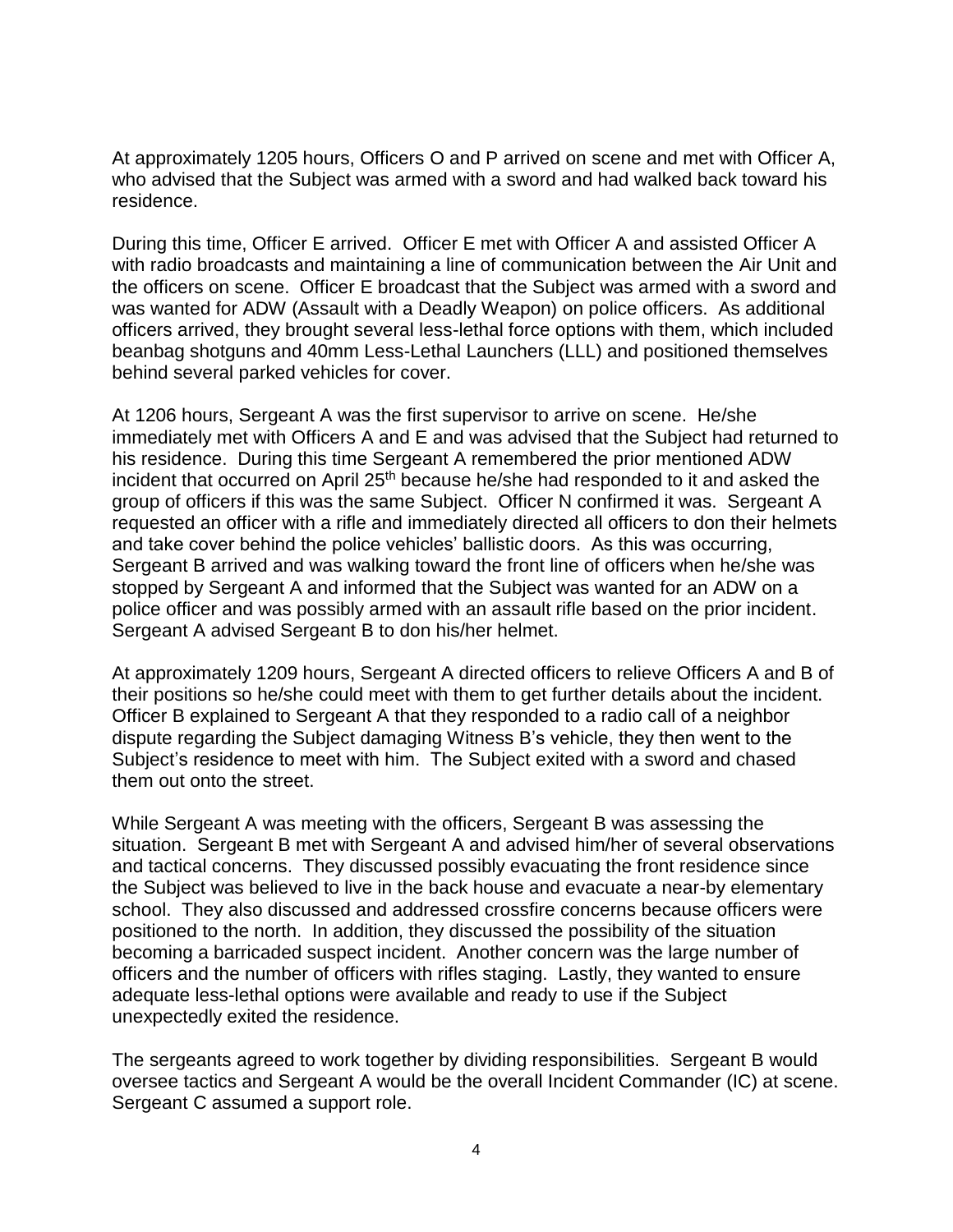Officer E continued as the communications officer and broadcast pertinent information.

Since several officers were equipped with rifles, Sergeant B directed two officers with rifles to a perimeter position one street east to guard against the Subject by flanking them.

At approximately 1212 hours, Sergeants A and B were in the process of implementing their plans when the Air Unit broadcast that they had a visual of the Subject in the backyard armed with a sword. The Subject was throwing and breaking items and had changed clothing and was now wearing a camouflage hat and vest and green shorts. Officer E acknowledged the Air Unit's broadcast and requested that they use the helicopter's public address (PA) system to communicate with the Subject to drop the sword and exit onto the street and surrender.

At 1213:50 hours, the Subject walked out onto the street still armed with the sword in one hand and now was also armed with a metal circular lid approximately one foot in diameter in the other. He was unintelligibly yelling at the officers from a distance. Sergeants A and B observed the Subject in the street and asked if indeed that was the Subject. Officer B confirmed it was. Sergeant B immediately ordered officers to prepare less-lethal options, including a 40mm LLL.

Witness D was inside her residence looking out through her window and observed when the Subject walked out onto the street. Witness D stated, "I saw him when he went out again. And it looked like he kind of crossed his heart, and then he kind of started swinging the machete, and I think he hit those cars that were parked in front -- or right next -- in front of the (sic) our next-door neighbor's house. And I heard the cop say to stay back or stop -- because he was like charging them."

At approximately 1214 hours, Officer L, who was equipped with a police rifle, was positioned on the west side of the street and a few feet to the left of Officer M. Officer L repeatedly asked the supervisors how close they would allow the Subject to get to them. When he/she received no response, Officer L suggested a threshold and described a white SUV parked approximately 73 feet to the north of them on the east curb. Sergeant A agreed with the location of the threshold.

At 1214:30 hours, Sergeant B directed Officer B to use the police vehicle's PA system to give the Subject commands. Using the PA system, Officer B repeatedly instructed the Subject to stop advancing toward them, to drop the sword and to lay down on the ground. The Subject refused to comply. He kept walking toward the officers while carrying the sword in an aggressive, threatening and challenging manner.

At 1215:20 hours, TFO Officer C observed the Subject continuing to advance toward the officers.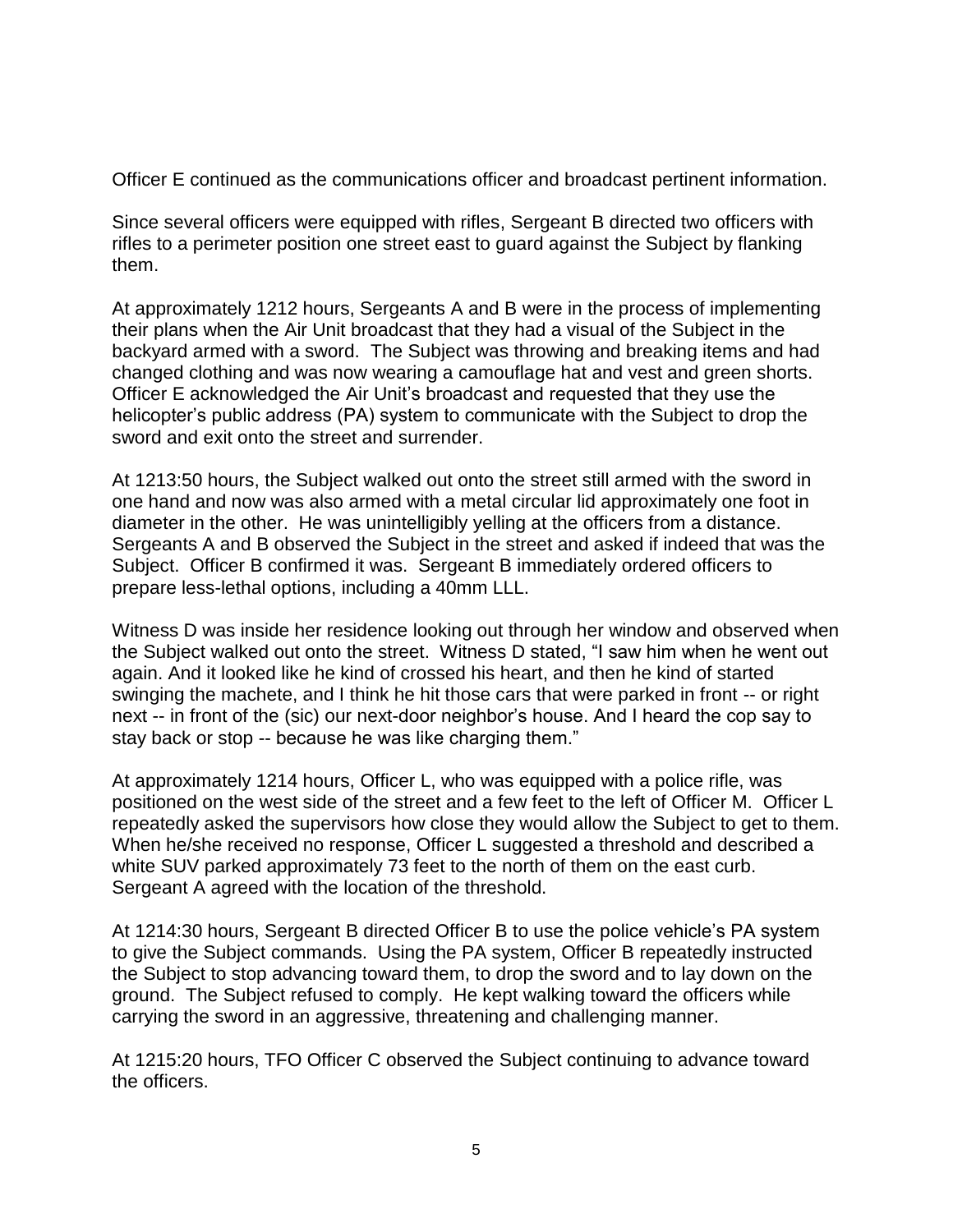Anticipating that force may become necessary, TFO Officer C requested the Fire Department to respond and stage nearby.

Sergeant B observed the Subject advancing and ordered officers to prepare the 40mm Less-Lethal Launcher (LLL) and not allow him to get any closer.

As Sergeant B was yelling the command to deploy less-lethal force, Officer G, who was positioned to the left of Officer M, fired one round from his/her 40mm LLL at the Subject.

Almost simultaneously, Officer M also fired a single round from his police rifle. There was no evidence of a warning being issued to the Subject regarding the use of force prior to the discharge of the 40mm LLL or the rifle.

During the autopsy of the Subject's remains no injury or mark was observed consistent with a 40mm projectile impact. The discharged 40mm LLL projectile was never located. Officer F reported seeing the 40mm LLL round miss the Subject.

At 1215:33 hours, Officer M was positioned behind the driver's side door of a police SUV and equipped with a Department-issued police rifle. He/she had a direct and unobstructed view of the Subject as he walked in the middle of the street directly toward the officers. As the Subject closed the distance, Officer M believed the situation was becoming increasingly more dangerous for him/herself and the officers around him/her. He/she further believed the situation was nearing the point where deadly force may become necessary. When Officer M estimated that the Subject was approximately 20 to 30 feet away and closing the distance, he/she believed the Subject posed a deadly threat because he was now in position where he could rapidly reach and strike an officer with the sword.

Based upon those perceptions, Officer M believed the situation had escalated to a deadly force situation. He/she looked through his/her rifle scope, aimed, and fired one round at the Subject in a northern direction from what was in fact an approximate distance of 77 feet. The Subject was struck by the rifle round on the left side of his chest and fell to the ground, landing onto his back.

According to the FID investigation, at 1215:19 hours, Officer D broadcast a request for a RA to respond and stage at a nearby location. At approximately 1220 hours, Department personnel at scene became aware that lethal force had been utilized against the Subject. Officer F searched the Subject and monitored his vital signs. As the Subject's pulse diminished, Officer E directed Officer F to uncuff the Subject and begin cardiopulmonary resuscitation (CPR). At approximately 1221 hours, Officers F and J began administering chest compressions until relieved by LAFD personnel. At approximately 1225 hours, LAFD personnel arrived on scene and took over emergency medical treatment. Based on their assessment and observations, LAFD personnel determined the Subject's death at 1228 hours.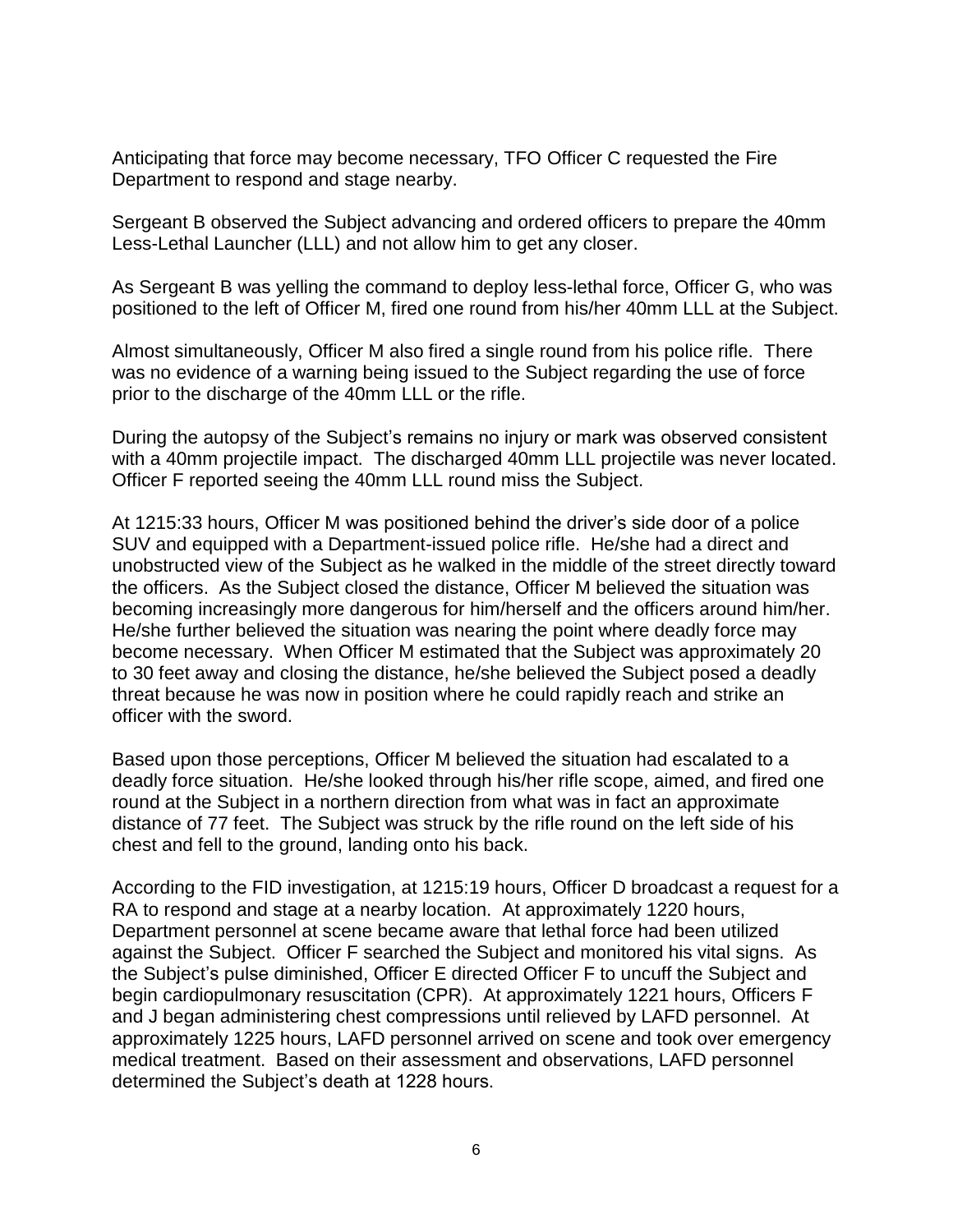| <b>NAME</b>      | <b>TIMELY BWV</b><br><b>ACTIVATION</b> | <b>FULL 2-</b><br><b>MINUTE</b><br><b>BUFFER</b> | <b>BWV</b><br><b>RECORDING OF DICVS</b><br><b>ENTIRE</b><br><b>INCIDENT</b> | <b>TIMELY</b><br><b>ACTIVATION OF ENTIRE</b> | <b>DICVS</b><br><b>RECORDING</b><br><b>INCIDENT</b> |
|------------------|----------------------------------------|--------------------------------------------------|-----------------------------------------------------------------------------|----------------------------------------------|-----------------------------------------------------|
| Sergeant A       | Yes                                    | Yes                                              | Yes                                                                         | Yes                                          | Yes                                                 |
| Sergeant B       | Yes                                    | Yes                                              | Yes                                                                         | Yes                                          | Yes                                                 |
| <b>Officer A</b> | Yes                                    | Yes                                              | Yes                                                                         | Yes                                          | Yes                                                 |
| Officer B        | Yes                                    | Yes                                              | Yes                                                                         | Yes                                          | Yes                                                 |
| <b>Officer E</b> | No                                     | Yes                                              | Yes                                                                         | Yes                                          | Yes                                                 |
| <b>Officer G</b> | Yes                                    | Yes                                              | Yes                                                                         | Yes                                          | Yes                                                 |
| <b>Officer I</b> | Yes                                    | Yes                                              | Yes                                                                         | Yes                                          | Yes                                                 |
| <b>Officer K</b> | Yes                                    | Yes                                              | Yes                                                                         | Yes                                          | Yes                                                 |
| <b>Officer L</b> | Yes                                    | Yes                                              | Yes                                                                         | Yes                                          | Yes                                                 |
| <b>Officer M</b> | Yes                                    | Yes                                              | Yes                                                                         | Yes                                          | Yes                                                 |

### **BWV and DICVS Policy Compliance**

### **Los Angeles Board of Police Commissioners' Findings**

The BOPC reviews each Categorical Use of Force incident based upon the totality of the circumstances, namely all of the facts, evidence, statements and all other pertinent material relating to the particular incident. In every case, the BOPC makes specific findings in three areas: Tactics of the involved officer(s); Drawing and Exhibiting of a firearm by any involved officer(s); and the Use of Force by any involved officer(s). Based on the BOPC's review of the instant case, the BOPC made the following findings:

### **A. Tactics**

The BOPC found Sergeant A and Officer M's tactics to warrant a finding of Administrative Disapproval. The BOPC found Sergeant B and Officers A, B, E, G, I, K, and L's tactics to warrant a Tactical Debrief.

### **B. Drawing and Exhibiting**

The BOPC found Officers A, B, E, G, I, K, L, and M's drawing and exhibiting of a firearm to be In Policy.

### **C. Lethal Use of Force**

The BOPC found Officer M's lethal use of force to be Out of Policy.

### **Basis for Findings**

In making its decision in this matter, the Commission is mindful that every "use of force by members of law enforcement is a matter of critical concern both to the public and the law enforcement community. It is recognized that some individuals will not comply with the law or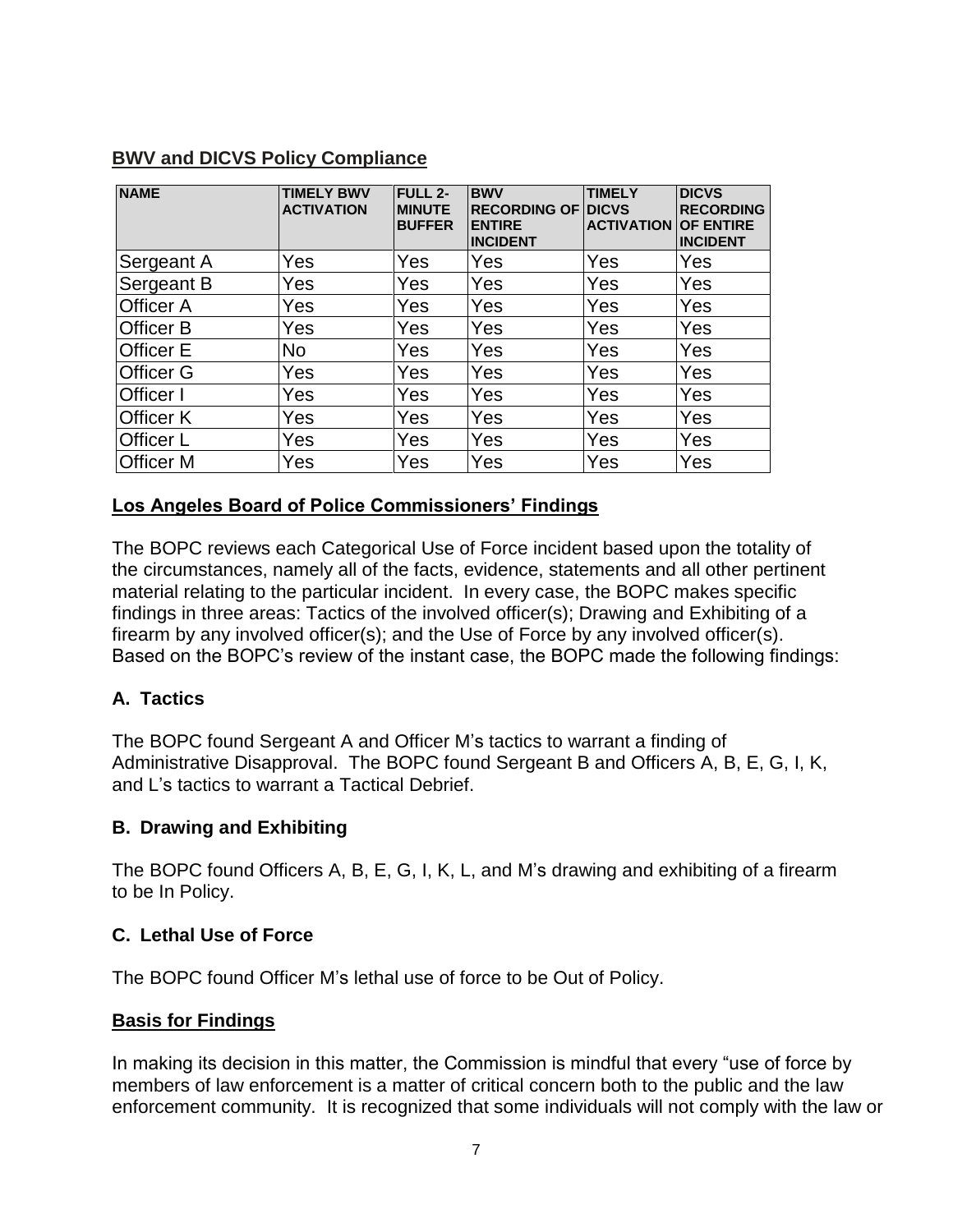submit to control unless compelled to do so by the use of force; therefore, law enforcement officers are sometimes called upon to use force in the performance of their duties. It is also recognized that members of law enforcement derive their authority from the public and therefore must be ever mindful that they are not only the guardians, but also the servants of the public. The Department's guiding principle when using force shall be reverence for human life. Officers shall attempt to control an incident by using time, distance, communications, and available resources in an effort to de-escalate the situation, whenever it is safe, feasible, and reasonable to do so. As stated below, when warranted, Department personnel may use objectively reasonable force to carry out their duties. Officers may use deadly force only when they reasonably believe, based on the totality of circumstances, that such force is necessary in defense of human life.

Officers who use unreasonable force degrade the confidence of the community we serve, expose the Department and fellow officers to physical hazards, violate the law and rights of individuals upon whom unreasonable force or unnecessary deadly force is used, and subject the Department and themselves to potential civil and criminal liability. Conversely, officers who fail to use force when warranted may endanger themselves, the community and fellow officers." (Special Order No. 4, 2020, Policy on the Use of Force - Revised.)

The Commission is cognizant of the legal framework that exists in evaluating use of force cases, including the United States Supreme Court decision in Graham v. Connor, 490 U.S. 386 (1989), stating that:

"The reasonableness of a particular use of force must be judged from the perspective of a reasonable officer on the scene, rather than with the 20/20 vision of hindsight. The calculus of reasonableness must embody allowance for the fact that police officers are often forced to make split-second judgments – in circumstances that are tense, uncertain and rapidly evolving – about the amount of force that is necessary in a particular situation."

The Commission is further mindful that it must evaluate the actions in this case in accordance with existing Department policies. Relevant to our review are Department policies that relate to the use of force:

**Use of De-Escalation Techniques**. It is the policy of this Department that, whenever practicable, officers shall use techniques and tools consistent with Department de-escalation training to reduce the intensity of any encounter with a Subject and enable an Officer Mo have additional options to mitigate the need to use a higher level of force while maintaining control of the situation.

**Use of Force – Non-Deadly.** It is the policy of the Department that personnel may use only that force which is "objectively reasonable" to:

- · Defend themselves;
- · Defend others;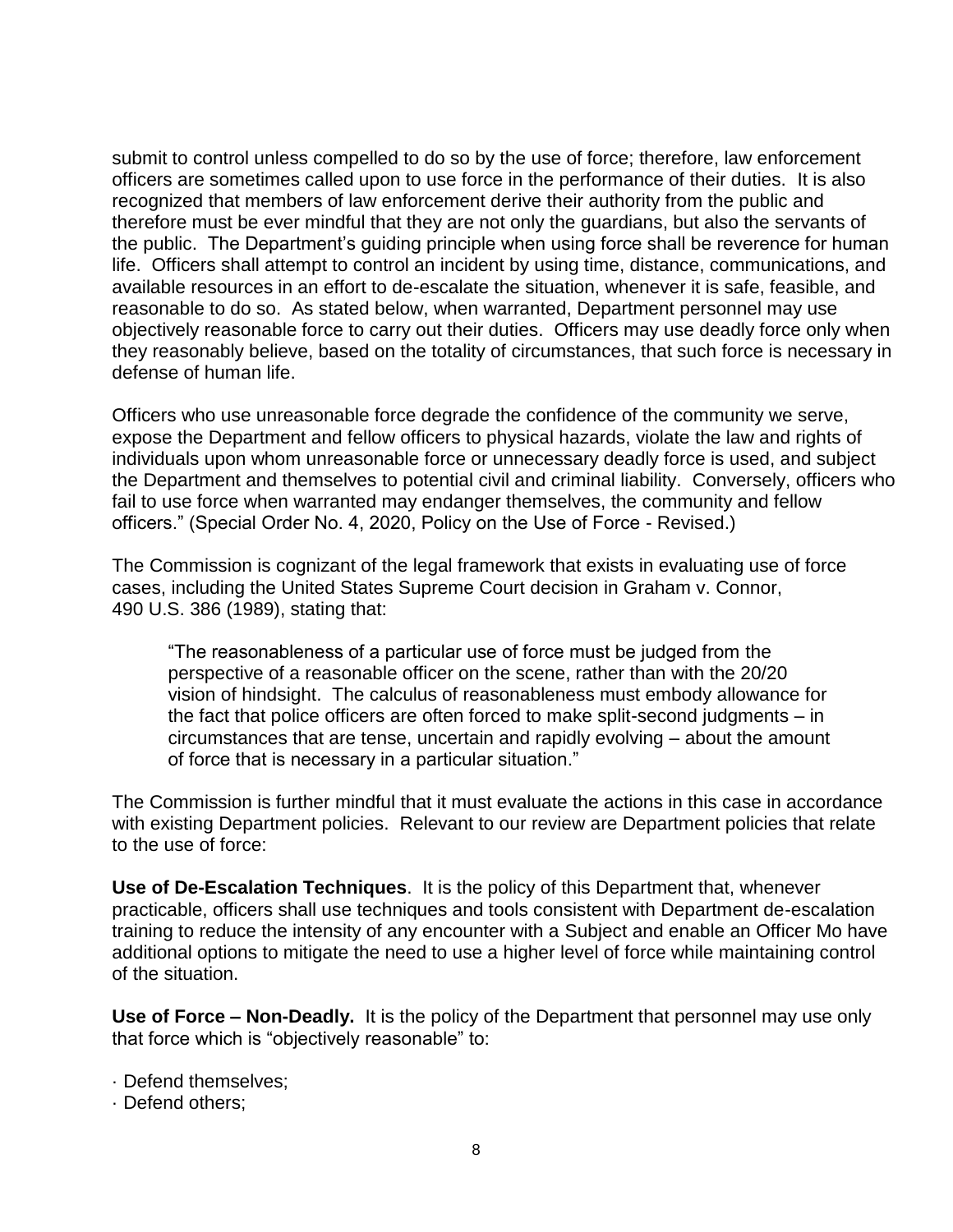- · Effect an arrest or detention;
- · Prevent escape; or,
- · Overcome resistance.

**Use of Force – Deadly.** It is the policy of the Department that officers shall use deadly force upon another person only when the officer reasonably believes, based on the totality of circumstances, that such force is necessary for either of the following reasons:

- To defend against an imminent threat of death or serious bodily injury to the officer or another person; or,
- To apprehend a fleeing person for any felony that threatened or resulted in death or serious bodily injury, if the officer reasonably believes that the person will cause death or serious bodily injury to another unless immediately apprehended. Where feasible, a peace officer shall, prior to the use of force, make reasonable efforts to identify themselves as a peace officer and to warn that deadly force may be used, unless the officer has objectively reasonable grounds to believe the person is aware of those facts.

In determining whether deadly force is necessary, officers shall evaluate each situation in light of the particular circumstances of each case and shall use other available resources and techniques if reasonably safe and feasible.

**Note:** Because the application of deadly force is limited to the above scenarios, an officer shall not use deadly force against a person based on the danger that person poses to themselves, if an objectively reasonable officer would believe the person does not pose an imminent threat of death or serious bodily injury to the officer or another person.

**The Department's Evaluation of Deadly Force.** The Department will analyze an officer's use of deadly force by evaluating the totality of the circumstances of each case consistent with the California Penal Code Section 835(a), as well as the factors articulated in Graham v. Connor. (Special Order No. 4, 2020, Policy on the Use of Force - Revised.)

An officer's decision to draw or exhibit a firearm should be based on the tactical situation and the officer's reasonable belief that there is a substantial risk that the situation may escalate to the point where deadly force may be justified. (Los Angeles Police Department Manual.)

### **A. Tactics**

### **Tactical De-Escalation Techniques**

- *Planning*
- *Assessment*
- *Time*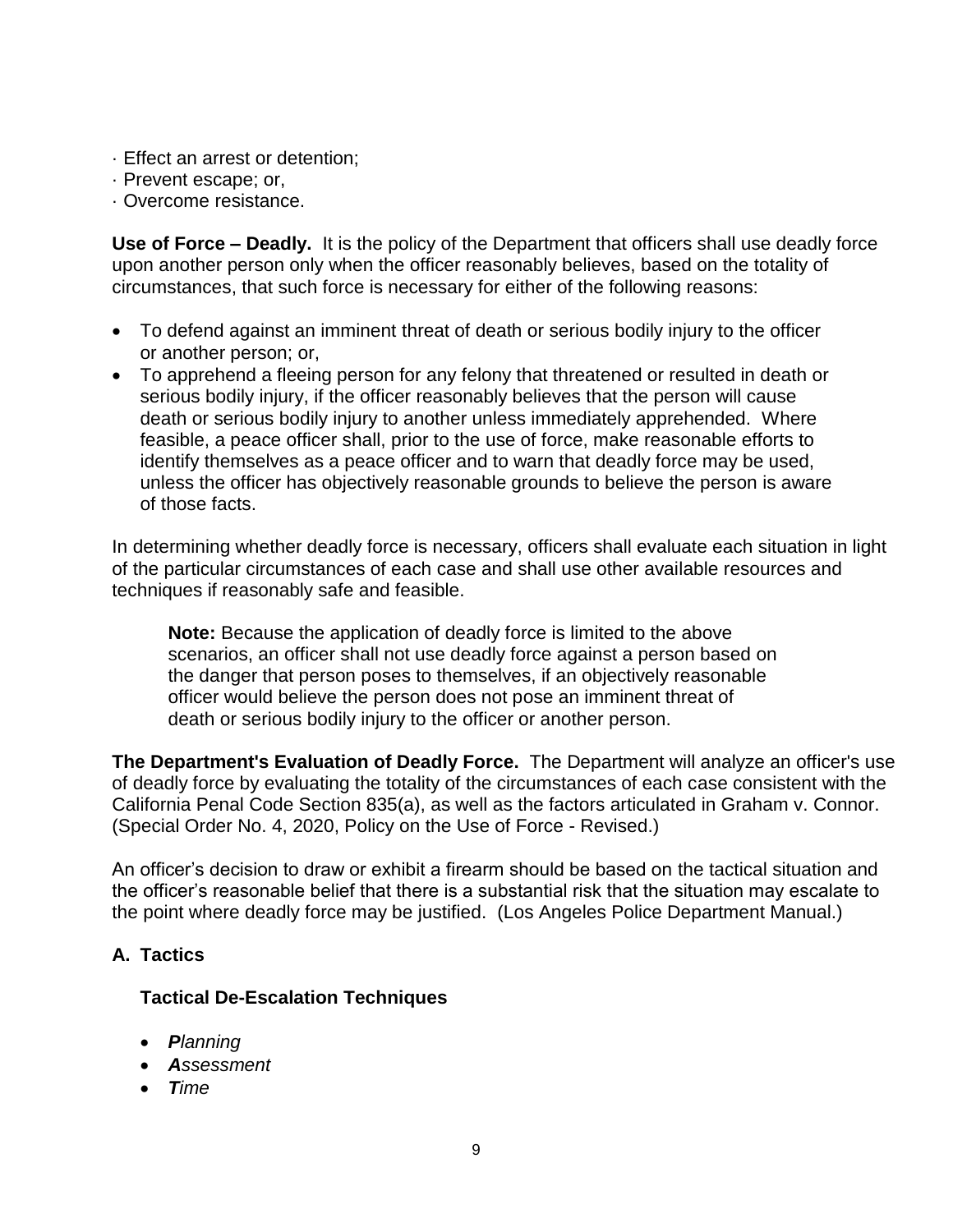- *Redeployment and/or Containment*
- *Other Resources*
- *Lines of Communication (Use of Force - Tactics Directive No. 16, October 2016, Tactical De-Escalation Techniques)*

Tactical de-escalation does not require that an officer compromise his/her or her safety or increase the risk of physical harm to the public. De-escalation techniques should only be used when it is safe and prudent to do so.

**Planning** – Officers A and B had worked together approximately four to five times prior to this incident and had tactics discussions regarding traffic stops, foot pursuits, type of equipment worn, cover and contact roles, and radio broadcast responsibilities. Officer A stated he/she and Officer B formulated a plan to speak to the resident who lived in the front residence of the Subject's location to ascertain what type of interactions they had with the Subject and if the neighbor observed signs of mental illness when interacting with the Subject.

In their planning, Sergeants A and B discussed possibly evacuating the residence in front of the Subject, who lived in the back house and evacuating a nearby elementary school. They addressed crossfire concerns and discussed the possibility of the situation becoming a barricaded suspect incident. Sergeant B would oversee tactics and Sergeant A would be the overall IC at the scene. Officer E would remain as the communications officer and broadcast pertinent information. Sergeant B directed officers at scene to prepare less-lethal options, including a 40mm LLL.

Sergeant A supervised an arrest team to take the Subject into custody but did not designate specific roles to the officers.

**Assessment** – Officer A and B conducted an initial assessment of the incident and met with several persons. In speaking with Witness B, Officers A and B were advised that the Subject had struck Victim B's vehicle with a stick, causing damage; however, Witness B did not wish to prosecute the Subject. The officers were also advised that the Subject displayed a badge and claimed to be a police officer when Witness B confronted the Subject. During the continuing assessment, Witness B also advised Officers A and B that the Subject exhibited odd behavior and believed the Subject suffered from mental illness but did not know if the Subject had any firearms in his/her possession. An additional neighbor, Witness C, advised the officers of an incident in which a firearm was pointed at another neighbor weeks prior. Witness C did not have the details of the incident as this was third-party information and the officers were unsure of the validity of the information; therefore, Officers A and B assessed the current incident and noted that no firearms were involved. Officer A and Officer B attempted to speak to another resident, who lived in the front residence of the Subject's location, to assess if the neighbor observed signs of mental illness when interacting with the Subject.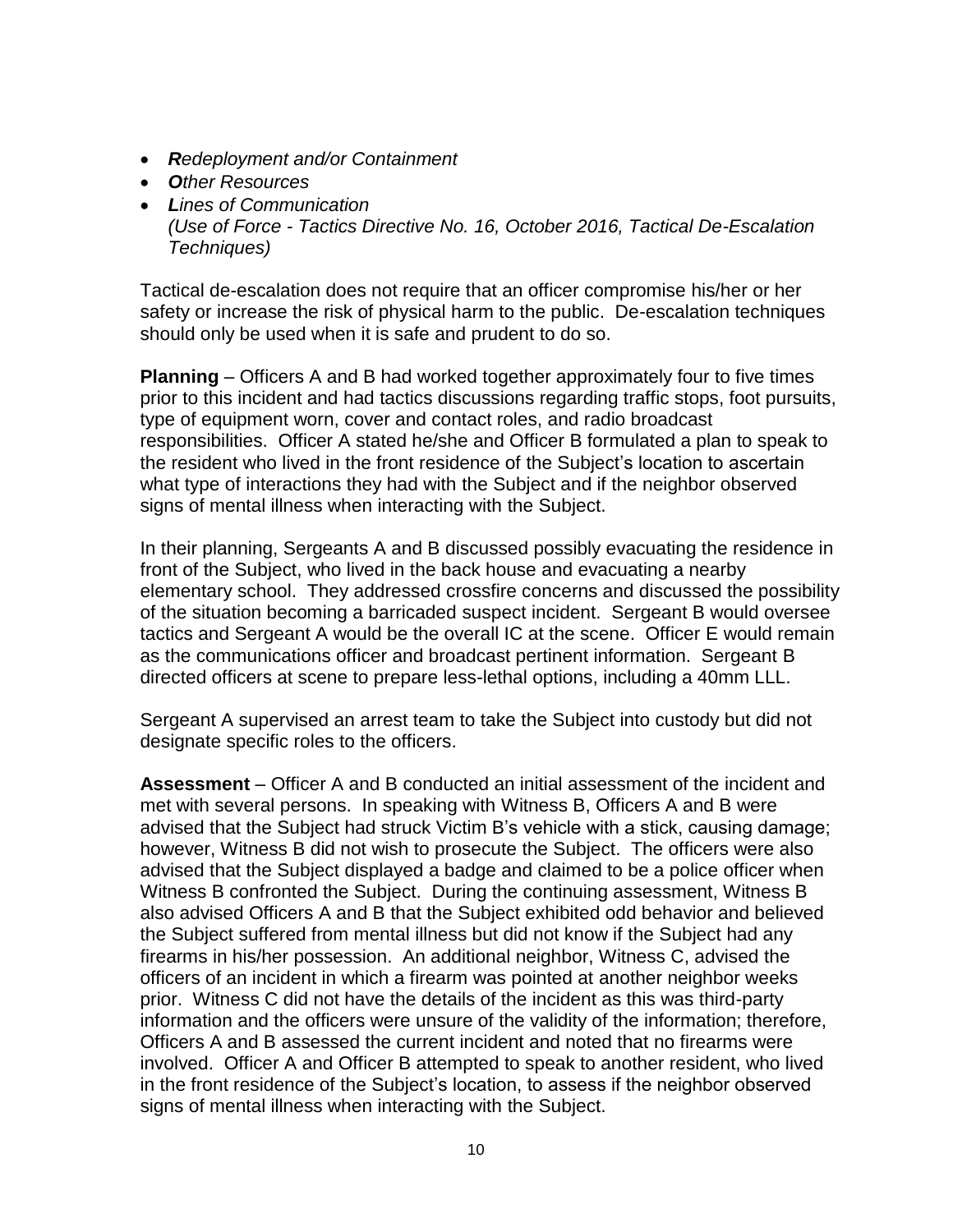**Time** – The Subject, armed with a sword and throwing metal items at the officers, chased Officers A and B, who continued to back away from the Subject, increasing their distance and taking cover from the Subject to provide them time, while communicating with the Subject. The redeployment of Officers A and B afforded officers more time to assess the incident and request additional resources.

The containment of the Subject's residence was established down the street from the residence. The distance and the use of vehicles for cover afforded the officers additional time to communicate with the Subject and react to his/her actions.

**Redeployment/Containment –** Officers A and B redeployed to the front of the residence with the Subject chasing them with the sword in his/her hand. Officers A and B continued to redeploy away from the Subject, establishing containment from a position down the street from the residence.

TFO D directed responding officers to establish a perimeter to contain the residence where the Subject was located inside.

Because several officers were equipped with patrol rifle, Sergeant B redeployed two of the patrol rifle officers to a perimeter position to guard against the Subject leaving containment and flanking officers. Officers were positioned to contain the Subject to allow for more time to attempt to resolve the incident.

**Other Resources –** Officer B initially requested a back-up unit and then Officer A upgraded the request to a "help call," to obtain additional resources in response to the threat the Subject posed.

As additional officers arrived, they brought several less-lethal force options with them, which included beanbag shotguns and 40mm LLLs and positioned themselves behind parked vehicles for cover.

Sergeant A recalled the prior ADW incident involving the Subject and a rifle, so Sergeant A requested the response of officers who were equipped with patrol rifles to the location. Sergeant A also directed all officers at scene to don their helmets and to utilize the police vehicles' ballistic doors as cover.

**Lines of Communication** – Officers A and B walked towards the backyard through the south side of the residence and Officer B announced their presence. In response, the Subject yelled, challenging the officers to fight. Officer B attempted to de-escalate the situation with the Subject by communicating that they did not want to fight the Subject and only wanted to speak with him. Officers A and B continued attempting to de-escalate the situation by verbalizing to the Subject to drop the sword 19 times between 1201:57 to 1203:33 hours. After redeploying away from the Subject, Officers A and B communicated details of their contact with the Subject to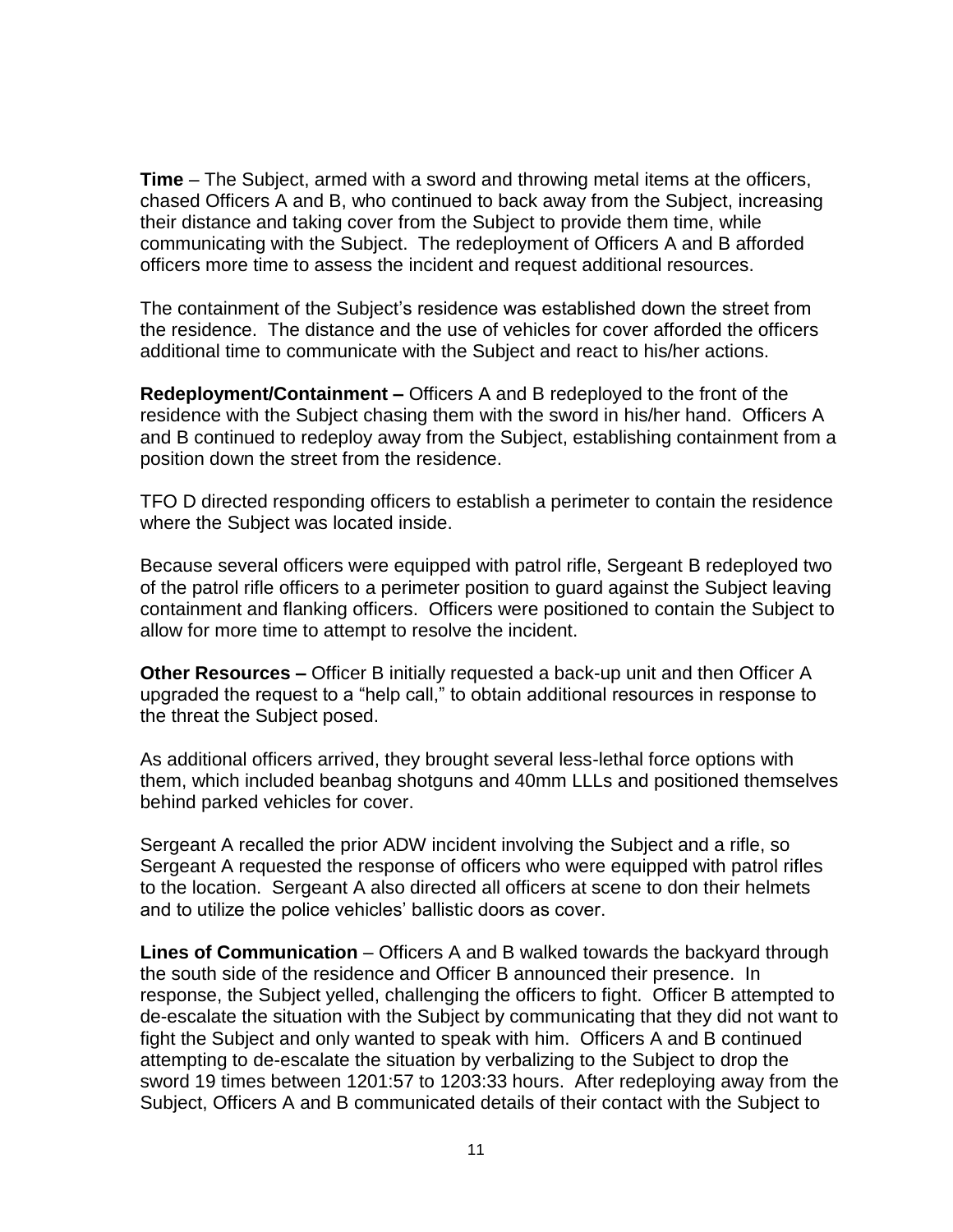responding officers and Sergeant A. After resources had arrived and set-up, Officer B repeatedly instructed the Subject to stop advancing toward them, to drop the sword and to lay down on the ground through the police vehicle's PA system; however, the Subject refused to comply. After the Subject was struck and fell to the ground, Officer B continued to use the PA system and directed the Subject to rollover onto his/her stomach and to not move.

Officer E assisted Officer A with radio broadcasts and maintaining a line of communication between the Air Unit and the officers on scene. Officer E broadcast pertinent information, including that the Subject was armed with a sword and was wanted for ADW on police officers.

The Air Unit's PA system was utilized to direct the Subject to drop the sword and place his/her hands into the air multiple times; however, the Subject refused to comply. Officer D observed the Subject continuing to advance towards the officers. Anticipating that force may become necessary, Officer D requested that a LAFD RA respond and stage nearby.

Officer L repeatedly asked the supervisors how close they would allow the Subject to get to them. When Officer L received no response, he/she suggested the "threshold" point as the parked white SUV located approximately 73 feet north of them on the east curb, and Sergeant A agreed with the location of the threshold but did not clarify its intended purpose or ensure that the officers were aware of their roles and who the designated cover officers (DCO) were.

The BOPC recognized this was a tactically fluid incident. The BOPC noted the ongoing and continuous efforts by the officers throughout the incident to communicate with the Subject and attempts to gain the Subject's compliance without having to resort to force. The officers did not rush and utilized time as the Subject continued walk towards the officers holding a sword and metal lid; however, the Subject's advancement and continued refusal to comply with commands reduced the officers' time and options. The BOPC was critical of Sergeant A's communication and discussed that additional coordination and clearer communication by Sergeant A could have mitigated the officers' confusion by reducing the number of officers involved in the incident and by clearly assigning roles with clarification as to what was expected of officers as the Subject advanced.

- During its review of this incident, the BOPC noted the following tactical considerations:
	- **1. Tactical Planning/Tactical Communication** (Substantial Deviation, without justification – Sergeant A)

In this case, the BOPC noted that Officers A and B believed the Subject had committed a vandalism offense and no firearm was involved in this incident.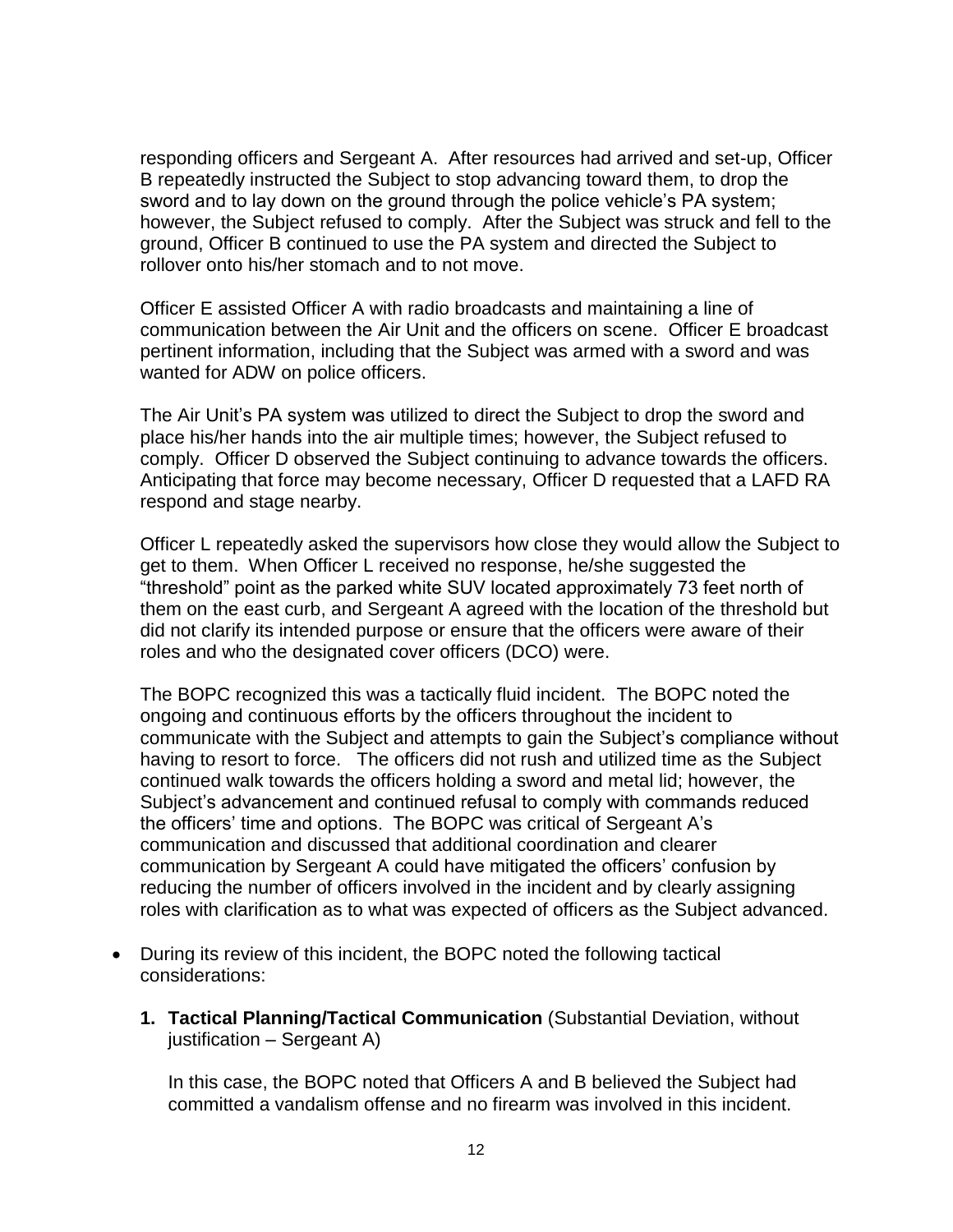Victim B requested that Officers A and B assist him in resolving the conflict rather than have the Subject arrested, as Victim B believed the Subject possibly suffered from mental illness.

In addition, the BOPC noted Officer's A and B's efforts to re-deploy in their efforts to de-escalate rather than confront the Subject, who was armed with a sword, which could have necessitated the immediate use of lethal force.

Based on the totality of the circumstances, the BOPC determined that while there were areas identified for improvement, Officers A and B's actions were not a deviation from approved Department tactical training.

Sergeant A was the first supervisor to arrive on scene. Sergeant A met with Officers A and B where he/she was informed of the incident and that the Subject had returned to his/her residence. Sergeant A recalled a prior incident that occurred a few weeks earlier involving an ADW incident with an assault rifle and determined the Subject was the same individual as in the current incident. Due to the past incident involving a possible rifle, Sergeant A requested the response of patrol rifle officers and directed personnel on scene to don their helmets. Sergeant A also advised personnel to tactically place themselves behind the police vehicles ballistic doors for cover.

Sergeant A met with Sergeant B where they determined Sergeant B would take charge of the tactics for the incident as Sergeant A declared him/herself as IC. Although Sergeant A was the designated IC, he/she continued to manage the tactics of the incident, rather than provide oversight.

Officer L, who was equipped with a patrol rifle, repeatedly asked the supervisors how close they would allow the Subject to get to them. When Officer L received no response, he/she suggested the "threshold" point as the parked white SUV located approximately 73 feet north of them on the east curb. Sergeant A agreed with the location of the threshold but did not clarify its intended purpose or ensure that the officers were aware of their roles and who the Designated Cover Officers (DCOs) were. Sergeant A communicated and reminded the officers to reposition to cover. After the OIS, Sergeant A supervised an arrest team to take the Subject into custody but did not designate specific roles to the officers. Upon his/her discovery that an OIS incident occurred, Sergeant A assisted in the direction of the OIS scene.

Based on the totality of circumstances, the BOPC determined that Sergeant A's tactics were a substantial deviation, without justification, from approved Department tactical training.

Sergeant B was the second supervisor to arrive on scene where he/she met with Sergeant A and advised Sergeant A of his/her observations and tactical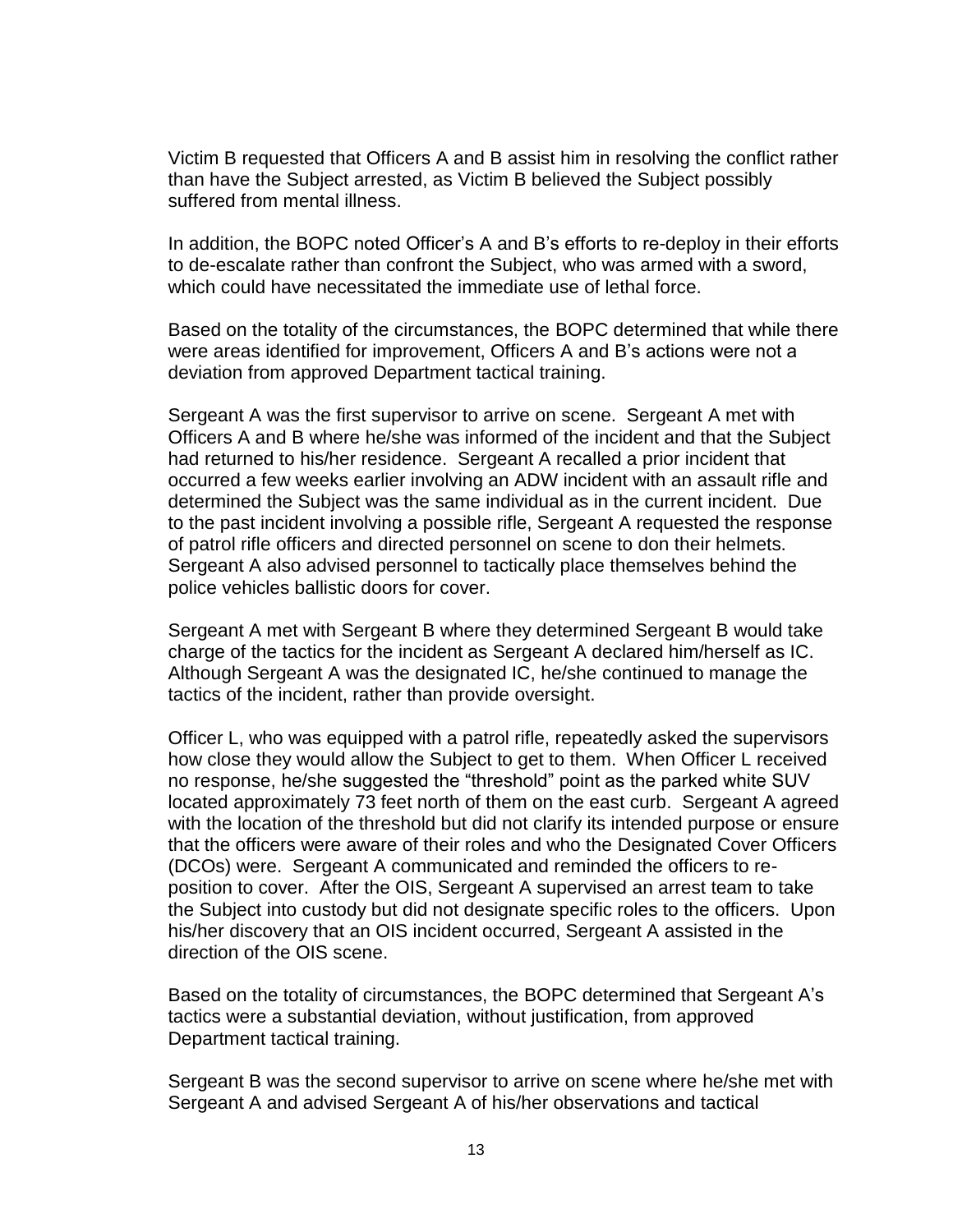concerns. Sergeants A and B discussed dividing responsibilities and coordinating their efforts where Sergeant B would provide tactical oversight and Sergeant A would assume overall IC duties at the incident. Officer E would remain as the communications officer and broadcast pertinent information. In their planning, Sergeant B discussed possibly evacuating the residence in front of the Subject, who lived in the back house, and evacuating a nearby elementary school. They also discussed the possibility of the situation becoming a barricaded suspect incident. Sergeant B discussed his/her concern of the large number of officers present and the amount officers with patrol rifles staging, so Sergeant B directed two patrol rifle officers to redeploy to a perimeter position to prevent the Subject from flanking the officers. Sergeant B directed officers at scene to prepare less-lethal force options, including a 40mm LLL. Sergeant B directed Officer B to utilize the police vehicle's PA system to give the Subject commands. Sergeant B observed the Subject advancing and advised officers to prepare the 40mm LLL and not to allow the Subject to advance any closer to the officers. After the OIS incident, Sergeant B identified Officer M as the shooter. Sergeant B separated Officer M and directed him/her to engage his/her patrol rifle's safety and place the patrol rifle in the trunk of Sergeant B's police vehicle.

Based on the totality of circumstances, the BOPC determined that while there were areas identified for improvement, Sergeant B's tactics were not a deviation from approved Department tactical training.

**2. Required Equipment (TASER)** (Substantial Deviation, without justification – Officer M)

Officer M was not equipped with his/her TASER at the time of the OIS.

In this case, although Officer M was donning additional equipment in preparation to deploy his/her patrol rifle, there was no exemption in the policy for patrol rifle officers to not be equipped with a TASER. It is the Department's expectation and policy that officers working a uniform assignment be equipped with a TASER on their person as an additional lesslethal force option, should one be needed.

Based on the totality of the circumstances, the BOPC determined that Officer M's lack of having a TASER on his/her person was a substantial deviation, without justification, from approved Department tactical training.

#### **3. Utilization of Cover** (Substantial Deviation, with justification – Officers K and G)

As the Subject approached Department personnel, Officer G, equipped with the 40mm LLL, and Officer K, equipped with his/her patrol rifle, positioned themselves between a police vehicle and another parked vehicle, not fully utilizing cover that was available as the Subject approached. Sergeant A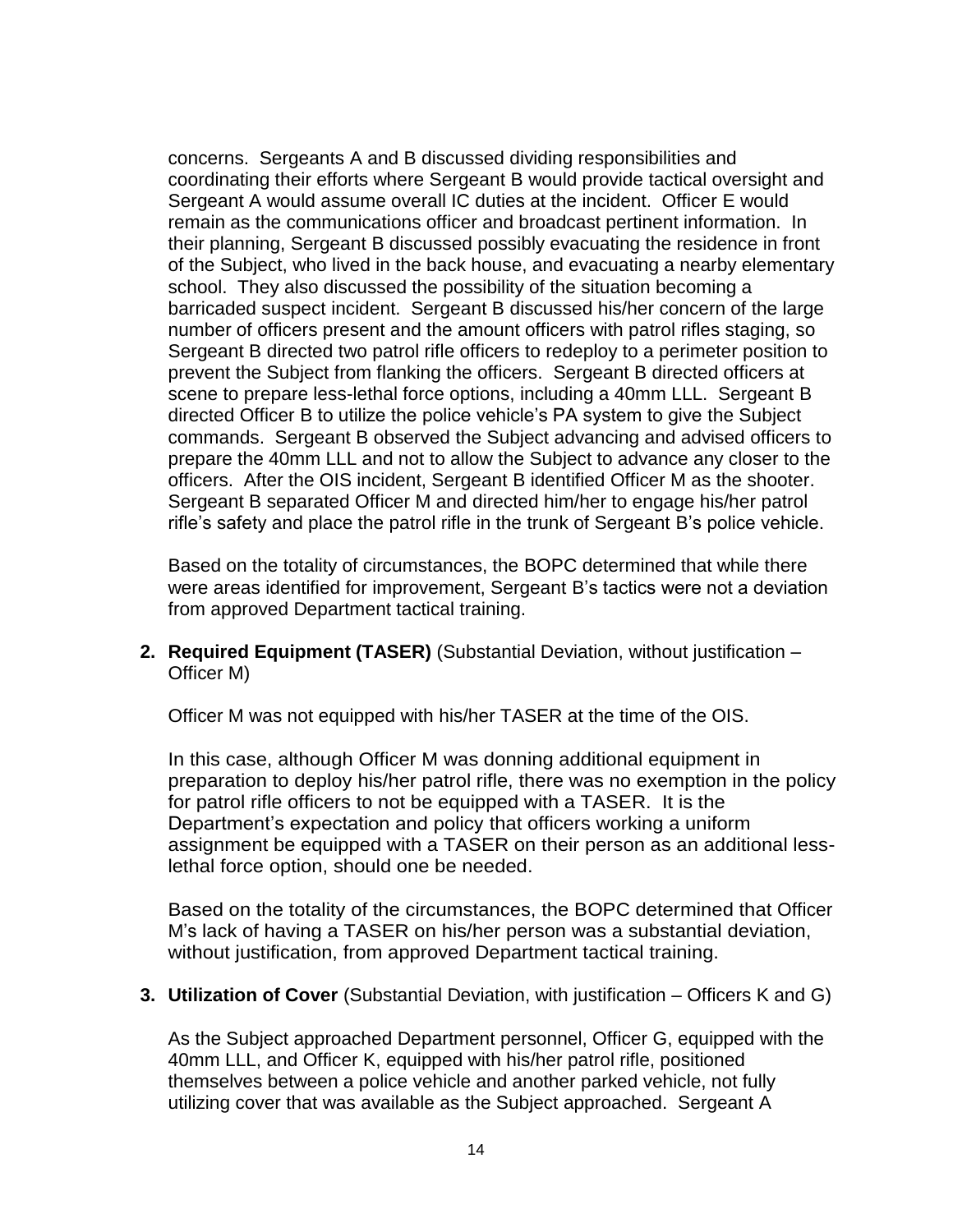provided general instruction to the officers in that area to "Stay in cover" and "Back-up to cover" and Officers G and Officer K re-deployed further back between the two vehicles using them as cover.

Based on the totality of circumstances, the BOPC determined that while there were areas identified for improvement, Officers G and K's utilization of cover during this incident was a substantial deviation, with justification, from approved Department tactical training.

**4. Situational Awareness/Tactical Communication** (Substantial Deviation, without Justification – Officer M)

Officer M stated that he/she heard discussions regarding the deployment of Beanbag shotgun and 40mm LLL force options; however, he/she did not visually confirm their presence and was unaware that there was a 40mm LLL to his/her left. Officer M did not clarify with the other officers at scene if the Subject crossed the designated threshold, or whether less-lethal force would be attempted prior to the application of lethal force. Officer M stated that he/she did not hear that Officer L was designated as the DCO. Officer M believed that he/she had the best position with the patrol rifle relative to the Subject. Officer M designated him/herself as the DCO but made no announcement to the other patrol rifle officers.

Based on the totality of the circumstances, the BOPC determined that Officer M's actions substantially deviated, without justification, from approved Department tactical training.

- The BOPC also considered the following:
	- **Radio Communications (Incomplete Broadcast) –** Officer A broadcast, "I need help here;" however, he/she did not broadcast his/her unit designation or location. Upon being asked by CD, Officer A included his/her location for responding units.
	- **Non-Medical Face Coverings –** Officers A and B wore face coverings throughout the incident until directed by Sergeant A to remove their face coverings to brief him/her on the incident. As additional personnel responded to the help call, no additional Substantially Involved Personnel to include Sergeants A and B, along with Officers E, G, I, K, L, and M, were observed donning face coverings.
	- **Beanbag Shotgun Protocols (Unloading)** While at scene, Officer I chambered one round into the Beanbag shotgun. As the incident progressed, Officer I returned to his/her police vehicle, conducted a chamber check verifying that one round was still in the chamber, placed the loaded Beanbag shotgun into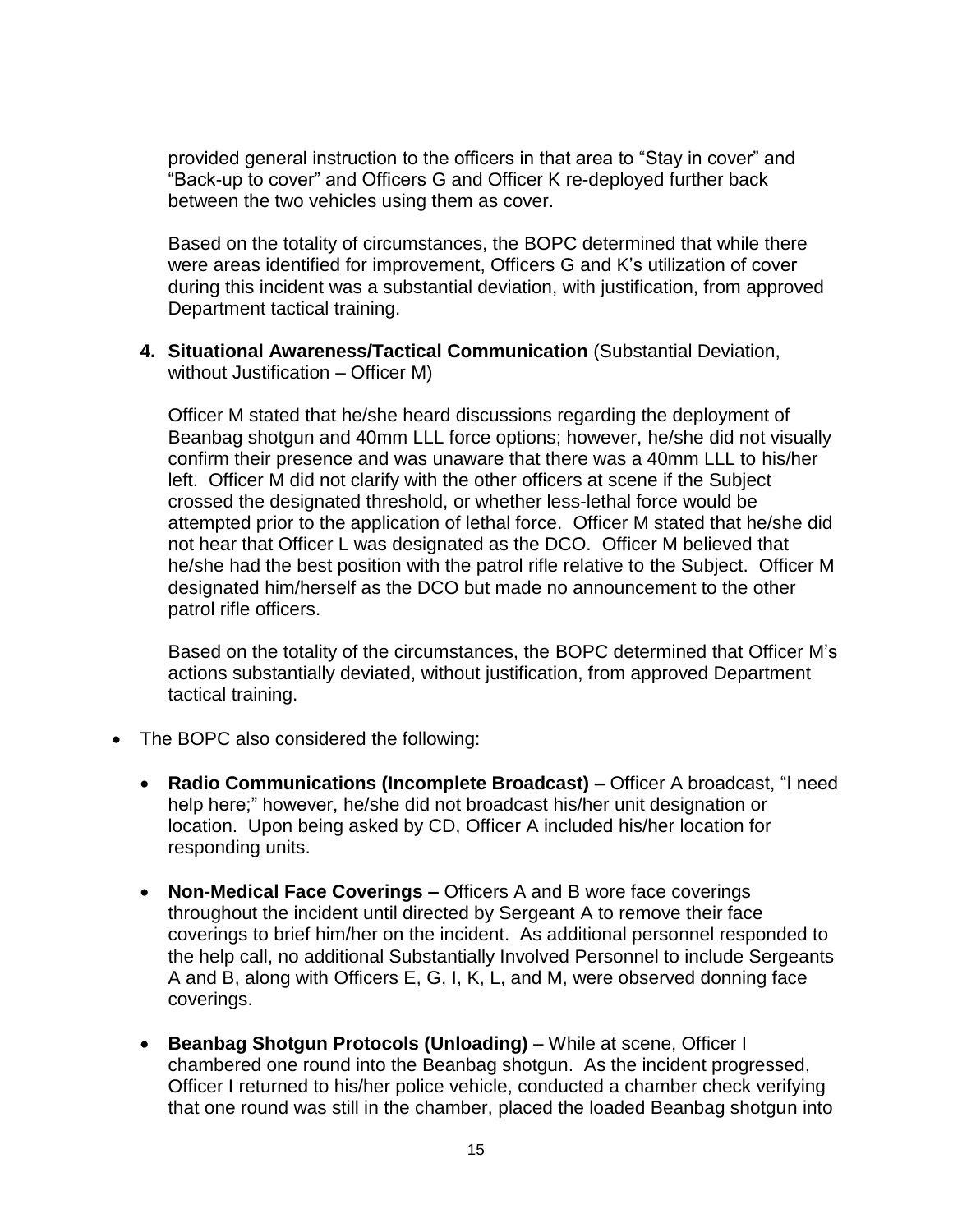the trunk of his/her police vehicle, and then responded back to the tactical incident.

- **Shooting Platform –** As Officer G was readying to utilize the 40mm LLL and deploy a less-lethal munition towards the Subject, Officer K grabbed Officer G's left shoulder with his/her right hand and held onto Officer G's shoulder while providing Officer G the verbal direction of "Hit him. Go, go, go, go." As Officer K continued to grip Officer G' shoulder, Officer G fired one round from the 40mm LLL.
- **40mm LLL Protocols (Less-Lethal Distances/Preparatory Commands/Warning)** – According to Officer G, as the Subject continued to approach the officers, while still holding the sword in his hand, a threshold was discussed marking a point where Officer G, who was armed with the 40mm LLL, believed lethal force would be utilized against the Subject. As the Subject continued to advance towards officers, Officer G discharged the 40mm LLL towards the Subject without providing a less-lethal warning. In addition, Officer G did not believe he/she could hit the Subject from the initial distance, which he/she estimated to be 90 feet from the Subject; however, the 40mm LLL deployment range is from five to 110 feet.
- **Maintaining Control of Equipment (40mm LLL)** Officer G placed his/her 40mm LLL on the ground near the right side of the Subject to assist in performing CPR on the Subject.

These topics were to be discussed at the Tactical Debrief.

• The evaluation of tactics requires that consideration be given to the fact that officers are forced to make split-second decisions under very stressful and dynamic circumstances. Tactics are conceptual and are intended to be flexible and incident specific, which requires that each incident be looked at objectively and that the tactics be evaluated based on the totality of the circumstances.

Each tactical incident also merits a comprehensive debriefing. In this case, there were identified areas where improvement could be made. A Tactical Debrief is the appropriate forum for the involved personnel to discuss individual actions that took place during this incident.

In conducting an objective assessment of this case, the BOPC determined that Sergeant B, along with Officers A, B, E, G, I, K, and L's tactics did not deviate from approved Department tactical training.

In addition, the BOPC determined that Officer M's tactics substantially deviated, without justification, from approved Department tactical training.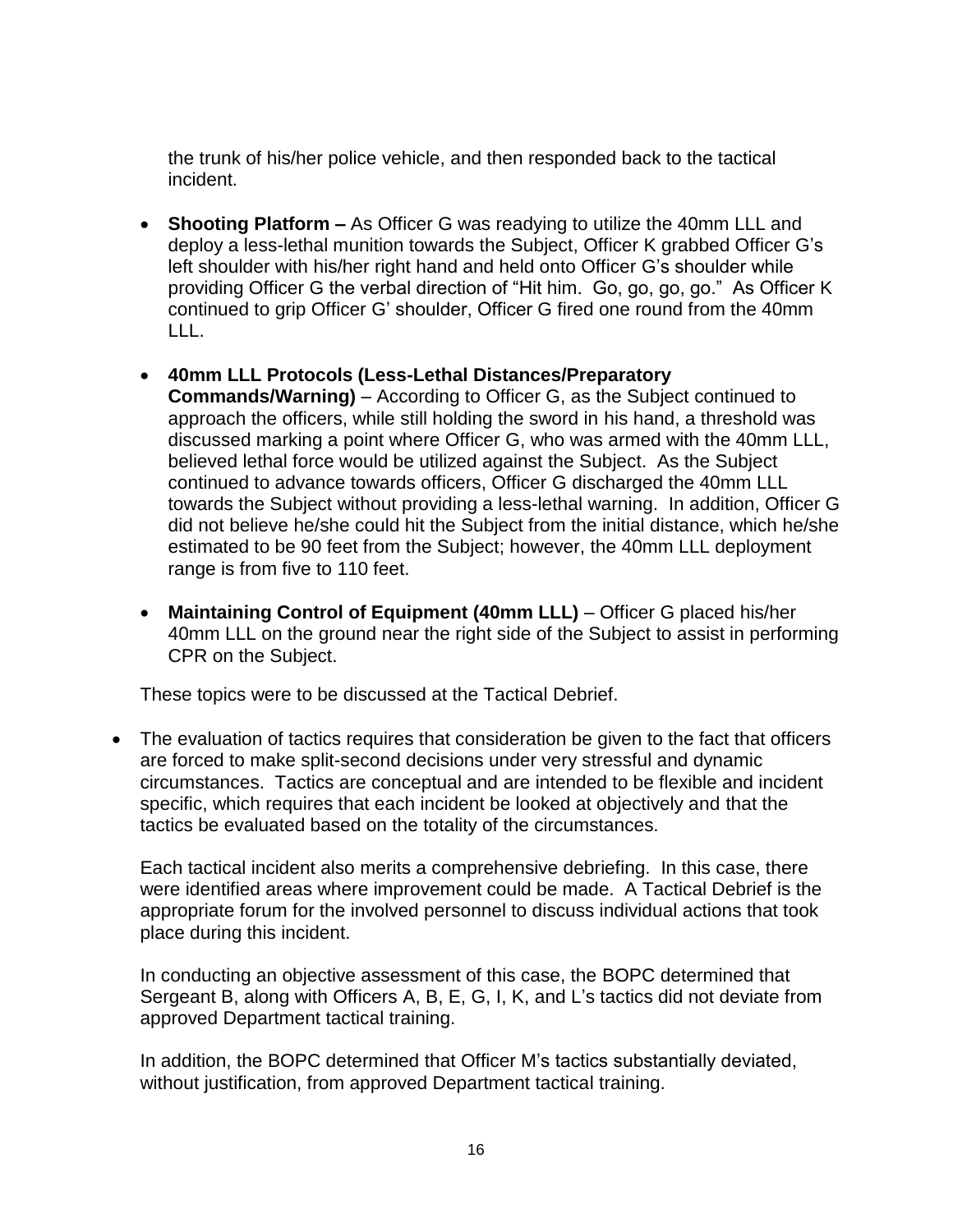Furthermore, the BOPC determined that Sergeant A's tactics substantially deviated, without justification, from approved Department tactical training.

## **B. Drawing and Exhibiting**

### **Service Pistols**

- **Officer B −** According to Officer B, he/she and Officer A went to the backyard and approached the door to the rear house. Officer B called out, identifying themselves as police officers, and asked for "whoever's in the back if they could step out." Officer B stated that the officers just wanted to talk to the person. Officer B heard an "initial shout" coming from inside but was unable to understand it. From inside the building, Officer B heard someone shout, "Do you want to [expletive] fight?" Officer B responded that he/she and Officer A wanted to talk and "didn't want any trouble." The Subject then stated, "Do you want to [expletive] fight?" Officer B observed the curtains get pulled away from the window and observed the Subject standing inside holding a "machete-type sword in his right hand." Officer B described the sword as "gray metal, approximately maybe a four to five-inch handle with the blade of maybe a foot and a halt to two feet in length." The Subject began to lower the sword to his right side and opened the sliding door with his right hand. The Subject stated, "Just [expletive] kill me." As the Subject, who was approximately five to ten feet away from Officer B, opened the sliding door, Officer B drew his/her service pistol. Officer B believed that he/she and Officer A were in a tactical situation where "there was an imminent threat of death or serious bodily jury [sic] to my partner and I." Officer B considered "using lethal force against the Subject in that moment." Officer B stated, "Based on my training and experience I believe I could have deployed lethal force on the Subject."
- **Officer A –** According to Officer A, after Officer B knocked on the door of the pool house, they heard "yelling." The Subject stated, "Do you want to fight?" Officer B responded, "No. We don't want to fight you." After a few moments, the Subject exited the pool house armed with a sword in his right hand. The Subject held the sword down to the ground at an approximate "30 to 45-degree angle," and "never lifted it over his head." The Subject stated multiple times, "Kill me." Officer A believed that the incident may involve "suicide by cop" and his/her thoughts were on the "preservation of life." Officer A also opined that the Subject was suffering from mental illness. Officers A and B then made the decision to redeploy and moved to the front of the residence to create distance from the Subject. Officer A stated, "I felt like he was going to kill me at that time, and I wasn't ready to die today." Officer A believed there was "the potential for this subject killing myself or my partner." Officer A stated, "The situation was going to escalate to where I could use -- needed to use deadly force."
- **Officer E** According to Officer E, officers had "set up in position" when the Subject was in the middle of the street and "started advancing." Officer E recalled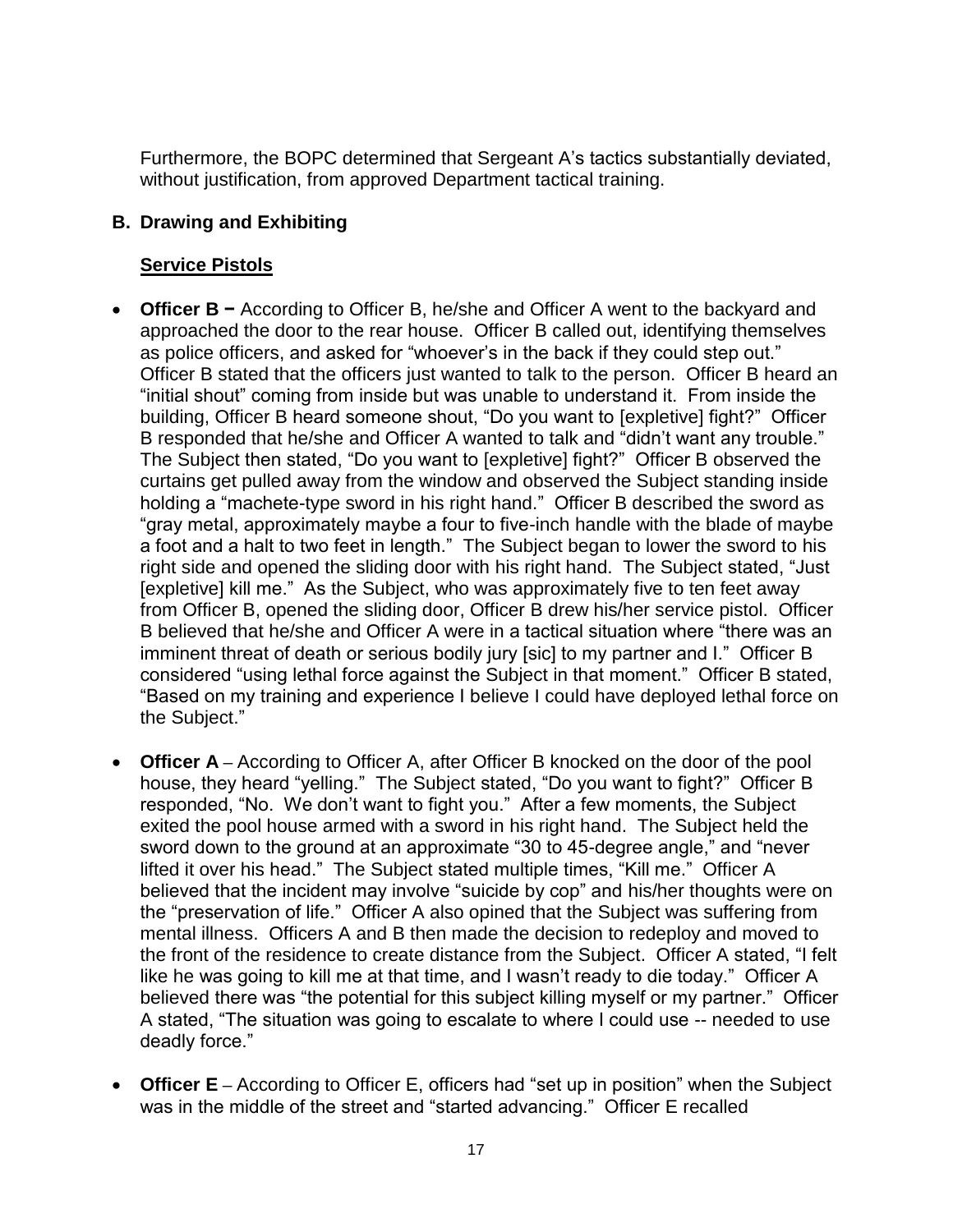information that he/she had previously been given regarding the Subject – the Subject had been armed with a rifle during a previous incident, and Officer E stated that the officers "couldn't see what he had behind him," so Officer E believed that the incident had come to the "point where deadly force was necessary." Officer E drew his/her service pistol.

- **Officer G –** According to Officer G, he/she responded to the help call with Officer H. Upon arrival, Officer G deployed a 40mm Less Lethal Launcher (LLL) and slung it because he/she did not know the exact nature of the incident. Officers G and H met with Officers A and B and was advised that the Subject had walked up to the officers carrying a sword which he was waving towards them. Officer G believed the Subject was wanted for "ADW on a PO," was at an unknown location, but had possibly run into his residence. Officer G was advised that the Subject was in possession of a rifle on a previous incident and that the rifle was inside of his residence. While he/she obtained cover "behind the primary vehicle," Officer G drew his/her service pistol. Officer G observed that there were several patrol rifles deployed during the incident, holstered his/her service pistol, and deployed his/her 40mm LLL.
- **Officer I – First Occurrence.** According to Officer I, he/she responded to the "help call," and the comments of the call described a person "armed with a pretty large sword." Upon arriving to the location, Officer I received information that the Subject was "armed with a rifle" in a prior incident. Officer I believed the situation "could lead to the use of deadly force" and drew his/her service pistol, holding it in a "twohanded grip" with his/her finger along the frame.
- **Officer I – Second Occurrence.** According to Officer I, he/she drew his/her service pistol a second time with his/her finger alongside the frame when he/she approached as part of the arrest team after the Subject "went down." Officer I stated, the "sword was pretty close" to the Subject and was "lying on the ground." Officer I stated he/she wanted to keep cover down range until the Subject was handcuffed.

Based on the totality of the circumstances, the BOPC determined that an officer with similar training and experience as Officers A, B, E, G, and I, while faced with similar circumstances, would reasonably believe that there was a substantial risk that the situation may escalate to the point where deadly force may be justified.

Therefore, the BOPC found Officers A, B, E, G, and I's drawing and exhibiting of their service pistols to be In Policy.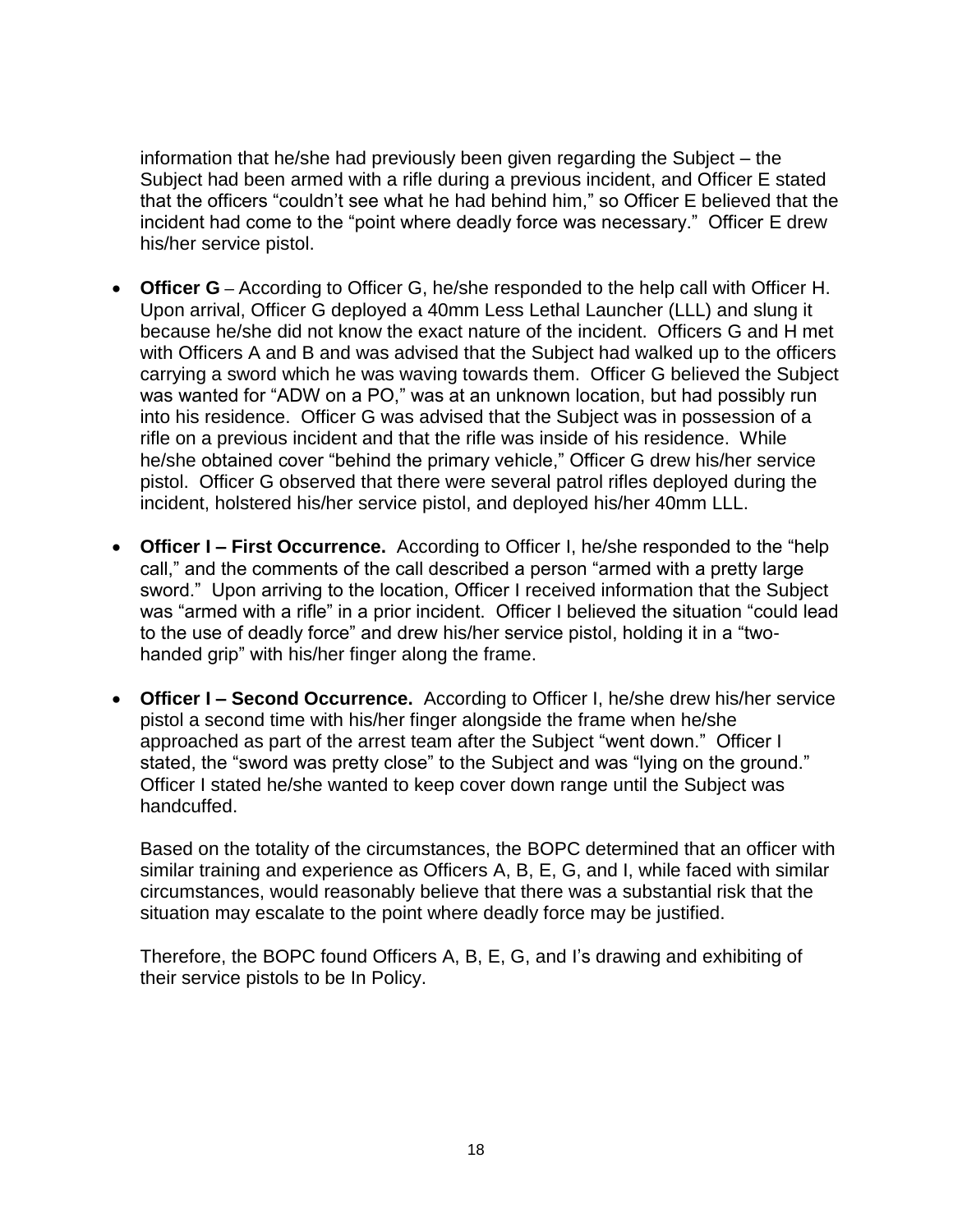# **Rifle**

### • **Officer L**

According to Officer L, he/she responded to a "request for a Code Robert [rifle]." Officer L stated that heard broadcasts "put out over the radio and by the airship, you could hear [him/her] saying that the Subject had a rifle." Officer L believed the incident involved a "superior weapon system" and a "position of advantage." Officer L removed his/her empty patrol rifle from the rifle bag, inserted a magazine into the magazine well, loaded the patrol rifle, and deployed the patrol rifle.

### • **Officer K**

According to Officer K, he/she responded to a "help call" and while continuing to drive to the location he/she heard the airship over the incident broadcasting the Subject's actions and heard the additional request of a "Code Robert." Officer K arrived on scene, exited his/her police vehicle, removed his/her rifle from its bag, and "inserted the magazine" into his/her patrol rifle. Sergeant A broadcast the Code Robert request due to his/her knowledge of a previous radio call where the Subject had had access to a rifle.

### • **Officer M**

According to Officer M, he/she was at the incident and heard a request for a Code Robert equipped unit. During his/her initial response to the incident, Officer M was aware that the Subject was armed with a sword and was in the middle of the street. During the incident, additional information was relayed indicating that the Subject had a rifle. Officer M stated, "Everyone was gearing up for potentially there being a rifle coming out of that -- that residence." Officer M retrieved his/her bag which contained his/her unloaded patrol rifle. Officer M met with an officer and Sergeant B and asked where they needed a rifle. Sergeant B directed Officer M to the "northern most portion of that stick of black-and-whites." Officer M retrieved his/her patrol rifle, inserted a magazine into the magazine well, and loaded the patrol rifle. Officer M deployed his/her patrol rifle and then moved to the driver's side door of a black and white police vehicle.

Based on the totality of the circumstances, the BOPC determined that an officer with similar training and experience as Officers K, L, and M, while faced with similar circumstances, would reasonably believe that there was substantial risk that the situation may escalate to the point where deadly force may be justified.

Therefore, the BOPC found Officers K, L, and M's drawing and exhibiting to be In Policy.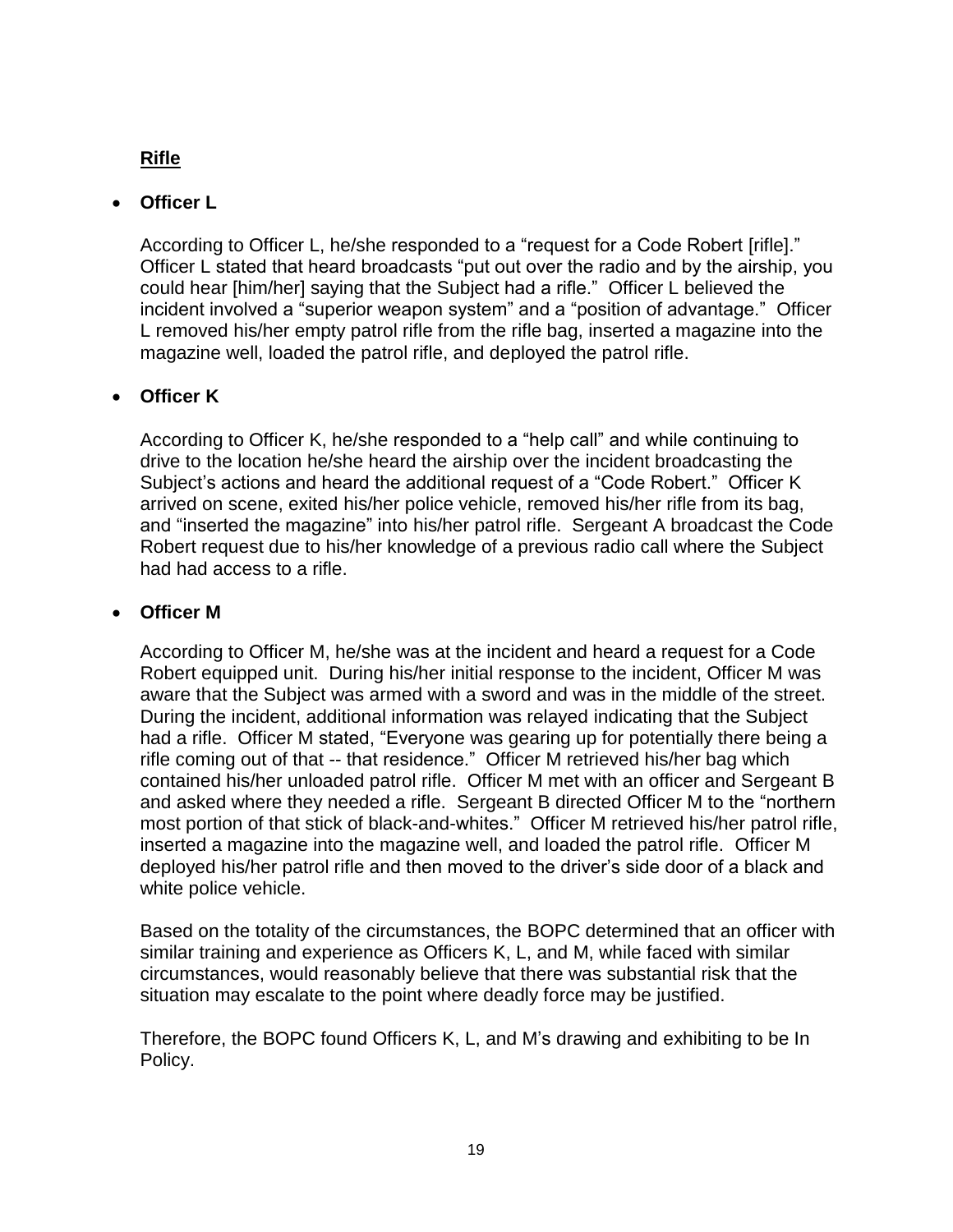### **C. Lethal Use of Force**

### **• Officer M –** (rifle, one round)

**Background –** The OIS incident occurred in the middle of the street. The street was a north/south roadway with a single lane of traffic and vehicles parked along the east and west side of the street. The neighborhood consisted of single-family residences. The OIS occurred during daylight hours at approximately 1215 hours. The environmental conditions were dry with clear skies. Officer M indicated that he/she had a clear path through down the street. There were no cars or anything past the Subject, and that at the end of the street was an empty field, a fence, and a large tree.

According to the FID investigation, at 1215:33 hours, Officer M was positioned behind the driver's side door of a police vehicle and was equipped with his/her patrol rifle. Officer M had a direct and unobstructed view of the Subject as the Subject walked in the middle of the street directly towards the officers. As the Subject closed the distance, Officer M believed the situation was becoming increasingly more dangerous for him/herself and the other officers around him/her. He/she further believed the situation was nearing the point where deadly force may become necessary. When Officer M estimated that the Subject was closing the distance, he/she believed the Subject posed a deadly threat because the Subject was then in a position where he could rapidly reach and strike an officer with the sword. Based on his/her perceptions, Officer M believed the situation had escalated to a deadly force situation. Officer M looked through his/her rifle scope, aimed, and discharged one round at the Subject in a northernly direction from an approximate distance of 77 feet. The Subject was struck by the rifle round on the left side of his chest and fell to the ground landing onto his back.

Officer M verbally stated he/she perceived the Subject to be 20 to 30 feet away when Officer M discharged his/her patrol rifle; however, he/she accurately described the Subject as being near the identified threshold (white SUV) that was approximately 75 feet away. The FID investigation determined that the Subject was approximately 77 feet away at the time Officer M fired.

According to the FID investigation, Officer M stated that he/she did not hear the 40mm LLL announcement or know that it had been fired. An analysis by FID investigators of the audio of the officers' BWV recordings captured the sound of two gunshots which occurred almost simultaneously. FID investigators opined that this was the likely reason that some of the officers on scene were unaware that lethal force had been utilized.

According to Officer M, the Subject "was standing in the middle of the street, waving the sword around, holding it up in the air and then holding it out against his chest and then pointing it at us, and continued to bang on this metal pan or plate of some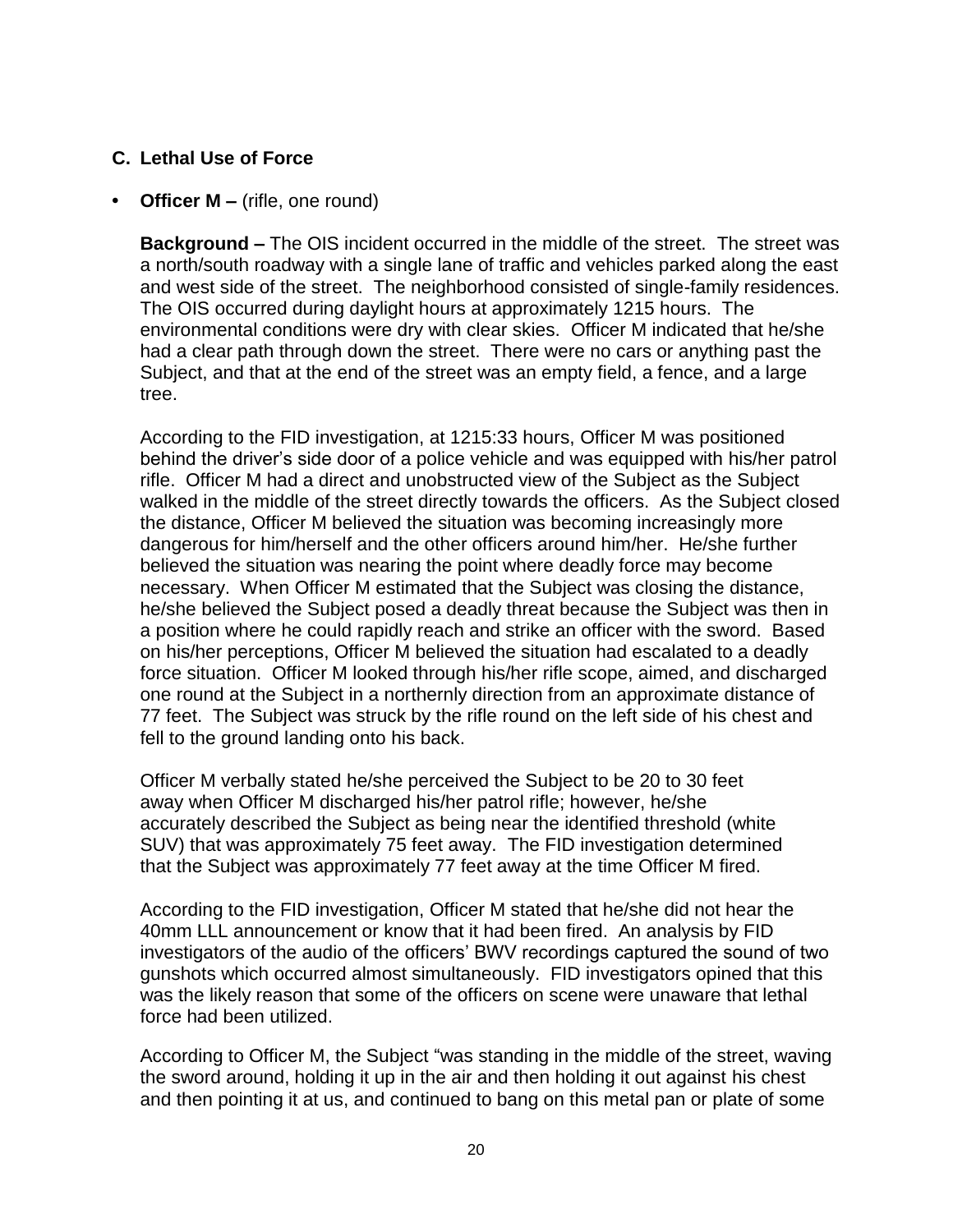kind that he had in his other hand. At that point, he took the sword and he beat his chest and then stabbed the sword into the ground." The Subject "was continuing to act rather erratically with the sword." Officer M estimated the Subject's initial distance to be approximately 50 to 60 feet away. Officer M heard other officers giving the Subject commands to drop the sword.

The Air Unit had been giving commands to the Subject to drop the sword and come down to his knees. The Subject "continued to stand there waving it." Officer M stated, "It looked to me like a probably two and a half, three-foot long metal sword, curved blade. It was significantly larger than like a knife or even like a basic machete. Like it -- it looked to me like it was a large knife." Officer M stated that he/she, "disengaged" his/her "safety and turn -- flipped it to fire with my thumb, still maintained my finger along the frame as I got my sights on the Subject with the sword." Officer M stated that he/she disengaged the safety to his/her patrol rifle, as the Subject walked onto the street holding the sword and began to approach the officers' location.

According to Officer M, he/she attempted to inquire if there was a "designated cover officer amongst the three patrol rifle officers that were there." Officer M was not aware a DCO was designated. Officer M declared to the other officers that the Subject was "in a clear line of sight" and that Officer M had a "good shot on him." Officer M also announced that he/she "had a good background." Officer M believed that he/she had a "direct line of sight straight up the street," and that the other patrol rifle officers who were deployed to his/her left and right were positioned with "some houses" in their potential background. Officer M stated that he/she "had a clear path through down the street. There were no cars or anything past the Subject, and that at the end of the street was an empty field, a fence, and a large tree." Officer M heard a discussion of deploying a 40mm LLL but did not recall ever seeing it or it actually being there. Officer M heard someone state, "Get that 40 up. Get it up here," but did not hear any statements regarding the actual deployment of the 40mm LLL, such as "less-lethal stand by." Officer M stated that the Air Unit was hovering "very low" and was "very loud," due to the location's proximity to the Hollywood Burbank Airport. Officer M had his/her radio on "full blast." Due to his/her radio, other officers' radios, and the air unit, Officer M stated, "It was loud out there."

According to Officer M, he/she also heard a discussion amongst the senior officers at scene who were next to him/her regarding a "threshold of how far we were going to let this guy advance on us." Officer M stated that the discussion involved "a white SUV parked to my right, which would have been on the east side of the street approximately, you know, one, two houses ahead of where I was. I remember there being a couple of cars parked behind it. And so I was judging in my own head about that distance. And at the time, I perceived it to be about 20 to 30 feet from where I was standing would be the edge of that white SUV. Based off my training and experience with edged weapons, I know that a Subject can close distance very quickly, especially 20 to 30 feet very quickly within seconds, and that edged weapon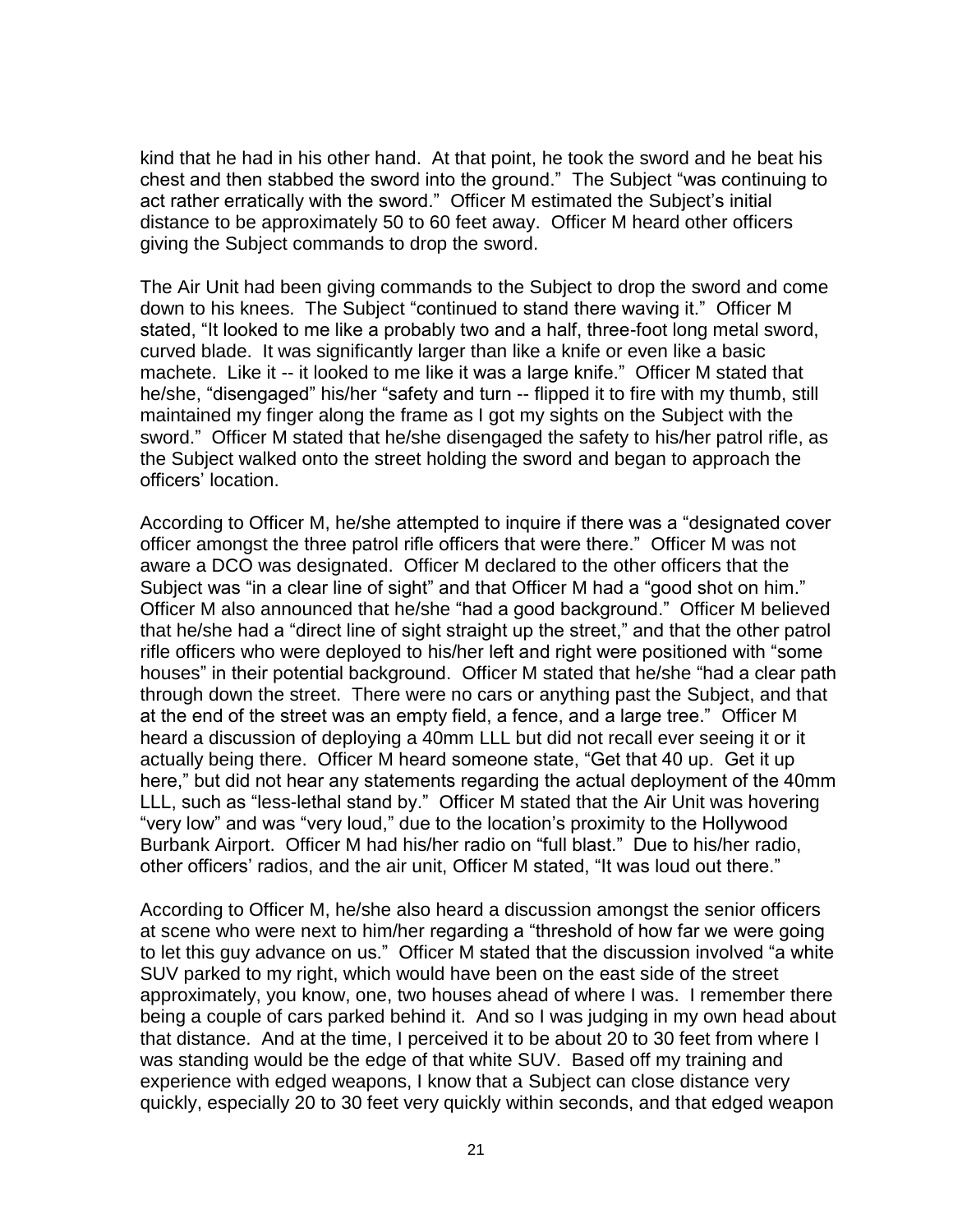can do a lot of damage to officers or to other victims. So that made sense to me that that (sic) would be a good position of where -- where I -- I wouldn't let the Subject cross to protect myself and my partners from this edged weapon."

Officer M stated that he/she had attended training scenarios where "we simulated edge weapon Subjects coming at us," and had incident debriefs of "officers being charged by Subjects with edged weapons." Officer M stated that he/she was aware "of how quickly that distance can be closed in a matter of a second or two, and so especially someone at a full sprint can close that distance very quickly." Officer M stated, "If [the Subject] had closed any closer distance than that where that white SUV was with that sword, that he could have seriously injured or caused death to me or my partners. Which is why I -- I agreed that that was a point of where I wasn't going to let him come any closer."

According to Officer M, he/she believed that the street the officers were deployed on was "very narrow with cars parked on both sides of the black-and-white, and the black-and-white both car doors open (sic)." He/she stated, "There really wasn't anywhere to redeploy to unless we're going to redeploy into someone's yard or into someone's house. Going backwards wasn't necessarily feasible with as many officers and black-and-whites that were behind us in that tight confined space, which is why I positioned myself behind the -- the cover of the door, because it was kind of best cover I could find where we were -- where we were." Officer M was also concerned that the Subject potentially had access to a rifle and did not want the Subject shooting at residences.

According to Officer M, the Subject was acting "erratically in the street, waving the sword around, and then started to advance. The Subject then walked towards the officers, ignoring commands to stop and to drop the weapon. The Subject then "turned and went back," and had "kicked his shoe off and was going back" for the shoe. After retrieving his shoe, the Subject then "immediately turned around and began advancing on officers again, ignoring commands to stop." Officer M stated, "He didn't seem like he was -- didn't know we were there. He was walking directly at us, continuing to hold the sword up and waving it side to side. As he approached that -- that -- that white SUV, and I was continuing to assess where he was, I felt that his pace was getting faster. I don't know if he was going to burst, charge towards us or whatever, but I perceived that he was getting a quicker pace as he approached us."

Officer M described his/her patrol rifle being equipped with a scope which afforded him/her "four times magnification." Officer M continued to advise officers that he/she had the Subject in his/her sights. Officer M stated that he/she came off of his/her sights to "get that white SUV in my peripherals to see where he was in relation to that car, because when I was on my sights, I couldn't so [sic] that car." Officer M tilted his/her head to the right to assess the Subject's position in relation to the white SUV. Officer M stated that he/she continued to "assess where he (the Subject) was